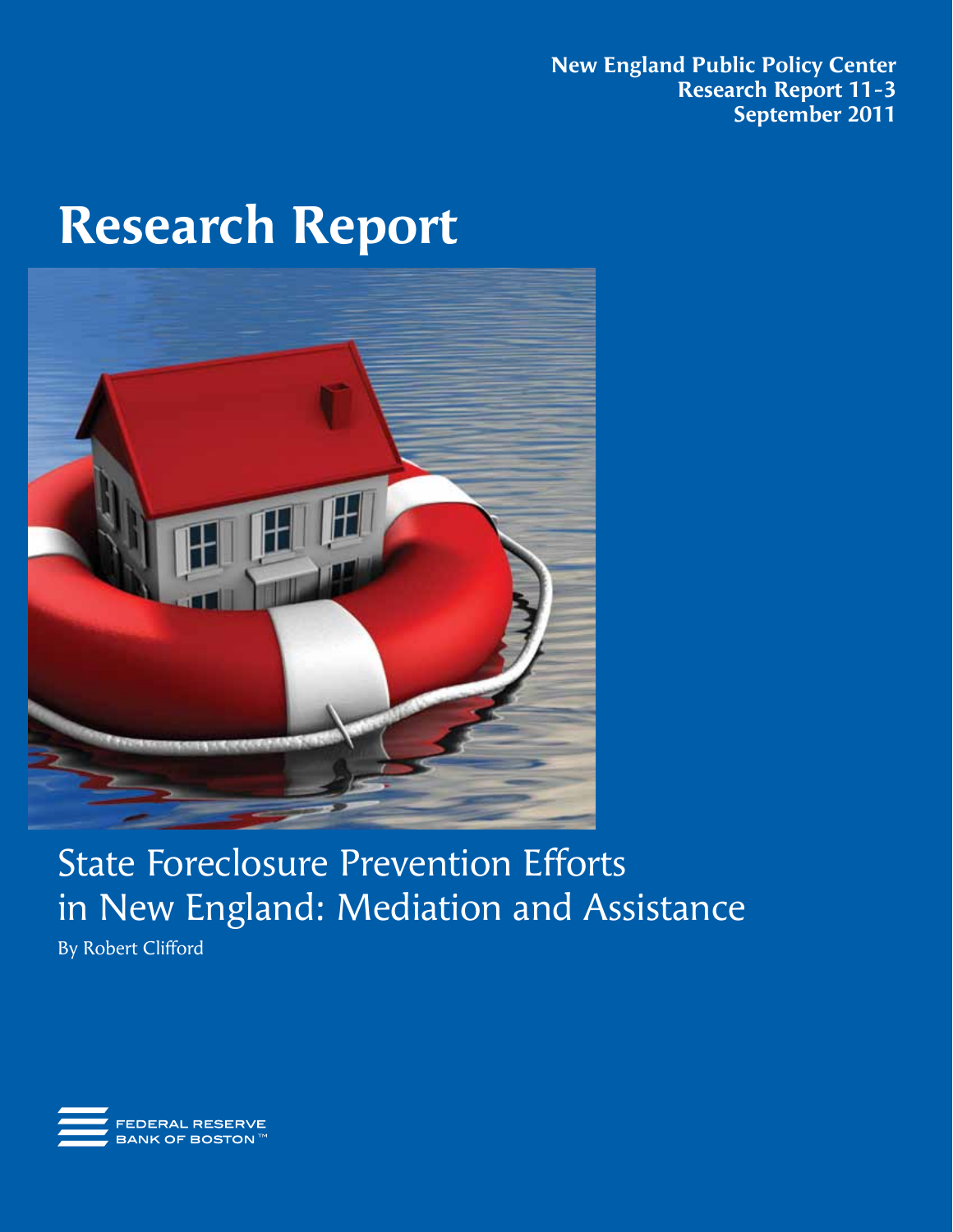

iStockphoto

# **New England Public Policy Center**

#### **Staff**

Robert Clifford David Coyne Julia Dennett Tal Elmatad Nina Johnson Yolanda Kodrzycki Darcy Rollins Saas Alicia Sasser Modestino Jennifer Weiner Bo Zhao

For more information about the New England Public Policy Center, please visit: **http://www.bostonfed.org/ neppc**

The views expressed in this report are those of the author and do not necessarily represent positions of the Federal Reserve Bank of Boston or the Federal Reserve System.

# **Table of Contents**

| Introduction                                                                                   | 3        |
|------------------------------------------------------------------------------------------------|----------|
| Why preventing foreclosures is good public policy                                              | 5        |
| Foreclosure mediation programs                                                                 | 6        |
| Financial assistance programs                                                                  | 15       |
| Overall lessons for effective foreclosure prevention                                           | 20       |
| <b>Endnotes</b><br><b>Box endnotes</b>                                                         | 23<br>25 |
| Appendix A: Glossary of foreclosure terms                                                      | 26       |
| Appendix B: Foreclosure mediation programs in New England                                      | 29       |
| Appendix C: State housing finance agencies and<br>financial assistance programs in New England | 30       |
| Appendix D: Websites with foreclosure resources in New England states                          | 31       |

#### **Acknowledgements**

This paper could not have been completed without the assistance of many individuals both within and outside the Federal Reserve Bank of Boston. In particular I would like to offer thanks to the following individuals: to Lisa Tarquinio for assistance with background research, to Matthew Buckley for diligently fact-checking my work, to Sandra Hackman for her superb editorial services, to Elizabeth Murry for her mentorship and guidance throughout the writing process, to Lynn Browne, Karen Borgstrom, Prabal Chakrabarti, Carol DeRosa, Chris Foote, Alanna Kabel, Archie Manning, Bobbie Jo Marcoux, Peter Merrill, Roberta Palmer, Grace Pazden, and Lauren Blake Weliver for providing useful guidance and insightful comments, to Darcy Saas for her assistance throughout the production process, and to Yolanda Kodrzycki for reviewing multiple drafts and providing invaluable suggestions and support along the way. All remaining errors are my own.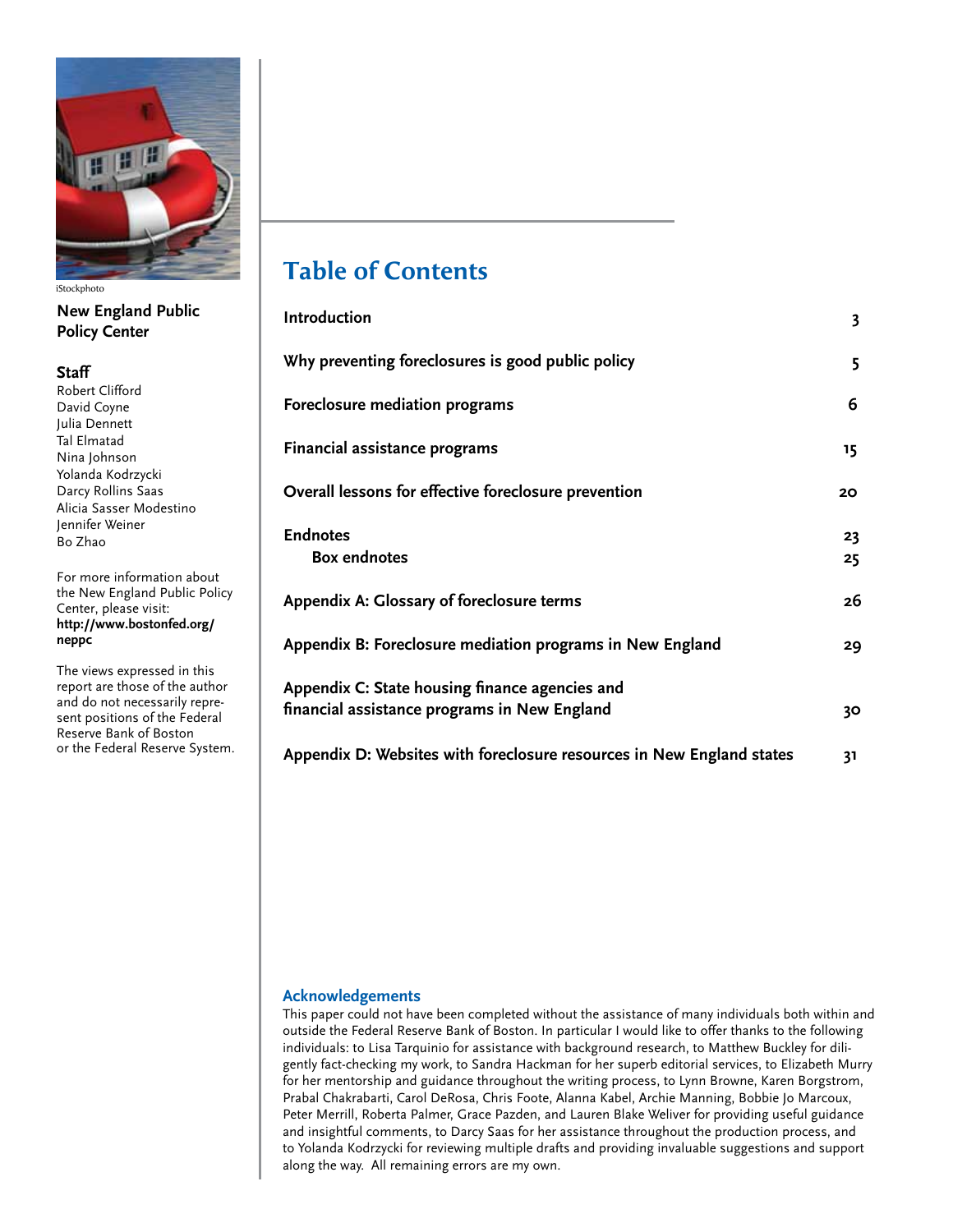# **State Foreclosure Prevention Efforts in New England: Mediation and Assistance**

#### **Introduction**

The current housing foreclosure crisis in the United States was long in the making. A rapid increase in home prices from 1998 to 2006 created unrealistic expectations regarding future home values. These expectations spurred people to invest more in housing often by taking on larger mortgages with lower downpayments. Meanwhile lenders loosened loan standards, reasoning that mortgage holders who got into financial trouble could sell or refinance their homes rather than default, and that higher home values would insulate the lenders from financial loss.<sup>1</sup> With higher loan-to-value ratios, homeowners and lenders alike became more susceptible to losses if housing prices fell.<sup>2</sup>

Declines in house prices from 2006 onward exposed this risk, prompting a large number of foreclosures.3 Although initially concentrated among subprime borrowers, foreclosures among prime borrowers began to outpace subprime foreclosures by late 2008 as the U.S. economy plunged into a deep recession.

The number of foreclosures has remained stubbornly high ever since, with nearly 2.8 foreclosure filings in 2009, and a record of nearly 2.9 million in 2010.4 And the outlook remains grim, with expectations of 2.25 million foreclosure filings in 2011, and nearly 2 million in 2012.<sup>5</sup> With foreclosures expected to weigh heavily on the housing market and economic recovery, federal, state, and local policymakers continue to search for ways to stem the tide.

This crisis has led to an alphabet soup of federal programs to prevent foreclosures. These programs first targeted subprime borrowers, helping them refinance mortgages with high monthly payments into those with more affordable payments. However, these programs met with limited success. The largest federal effort came in 2009, with the allocation of \$50 billion from the Troubled Asset Relief Program (TARP) to create the Home Affordable Modification Program (HAMP). This voluntary program offers payments to lenders that agree to modify the terms of delinquent mortgages, enabling homeowners to remain in their homes.

However, a recent congressional oversight report found that HAMP is likely to prevent only 700,000 to 800,000 foreclosures—far short of its goal of 3 million to 4 million.6 The report cites the fact that mortgages are far more than a simple relationship between borrowers and lenders as a major reason for the program's shortcomings.<sup>7</sup> The role of loan servicers—companies hired by banks to handle the day-to-day management of a mortgage—in the foreclosure process has made the monetary incentives of the voluntary program ineffective, as servicers can actually profit from foreclosure-related fees. HAMP tried to correct for this distortion by offering incentive payments to mortgage servicers as well as banks, but the former do not have to participate, and consequently most have not. Such shortcomings have not deterred further federal foreclosure prevention efforts, as emerging federal programs continue to try to prevent foreclosures (see Box 3).

At the same time, while grappling with tight budgets, a number of states have created their own foreclosure prevention programs, relying on various strategies to respond to the litany of challenges they pose. These efforts range from outreach campaigns that provide troubled homeowners with information on foreclosure resources, to legal assistance and counseling programs that guide troubled borrowers through the foreclosure process, to mortgage refinancing programs.<sup>8</sup>

In 2007 the Federal Reserve Bank of Boston's Community Development unit documented early foreclosure prevention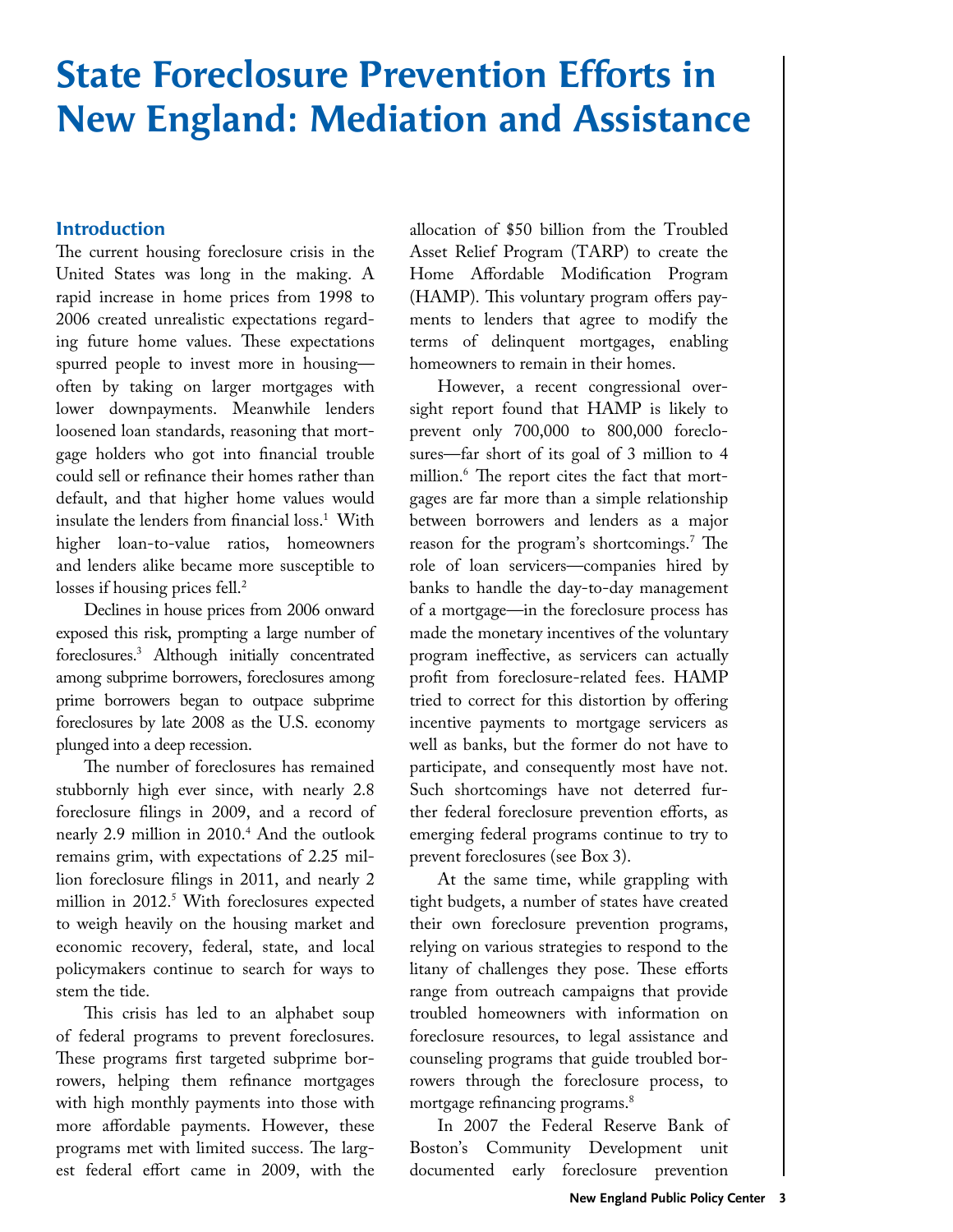# **Figure 1. Foreclosures Started as a Share of Outstanding Mortgages**

2000–2010



Source: Mortgage Bankers Association/Haver Analytics Note: "Foreclosures started" refers to the percentage of all mortgages in the pool sent to the foreclosure process each year.

# **Figure 2. Seriously Delinquent Mortgages as a Share of Outstanding Mortgages**

2000-2010



Source: Mortgage Bankers Association/Haver Analytics Note: "Seriously delinquent mortgages" include the percentage of mortgage payments at least 90 days past due plus the percentage of all mortgages in foreclosure.

efforts in the six New England states.<sup>9</sup> These programs included referral programs, consumer awareness campaigns, education and counseling for homeowners, and a refinancing program aimed at subprime borrowers. States in the region have recently expanded these programs and developed new ones focused on two major strategies. Five New England states have created foreclosure mediation programs, and two have developed financial assistance programs that target unemployed homeowners and those with negative equity: that is, their home is worth less than the amount owed on their mortgage.

This report focuses on these newer foreclosure prevention efforts. It explores how these programs are funded, weighs their benefits and shortcomings, and attempts to assess their record in preventing foreclosures. When possible, the report makes policy recommendations to improve these programs by drawing on relevant research and highlighting the successes of similar programs outside the region.

The review shows that mediation programs have the potential to play a role in nearly all residential foreclosures by facilitating a conversation between homeowners and lenders. Although this sounds simple, it requires that policymakers design programs with adequate incentives to ensure the participation of both parties. Mediation programs in which incentives are correctly aligned have been fairly successful in finding alternative solutions to foreclosures. However, further information and analysis is needed to better understand which aspects of these programs have enabled them to prevent foreclosures and to evaluate their long-term effectiveness.

In comparison, financial assistance programs are narrowly focused, and provide financing directly to troubled homeowners who are likely to avoid foreclosure with such aid, thus avoiding the challenges of negotiating with a lender. These programs require a combination of foresight to address the changing nature of foreclosures, and flexibility to react to the shortcomings of the programs' initial designs. The major challenge facing financial assistance programs has been the scale of funding required, though such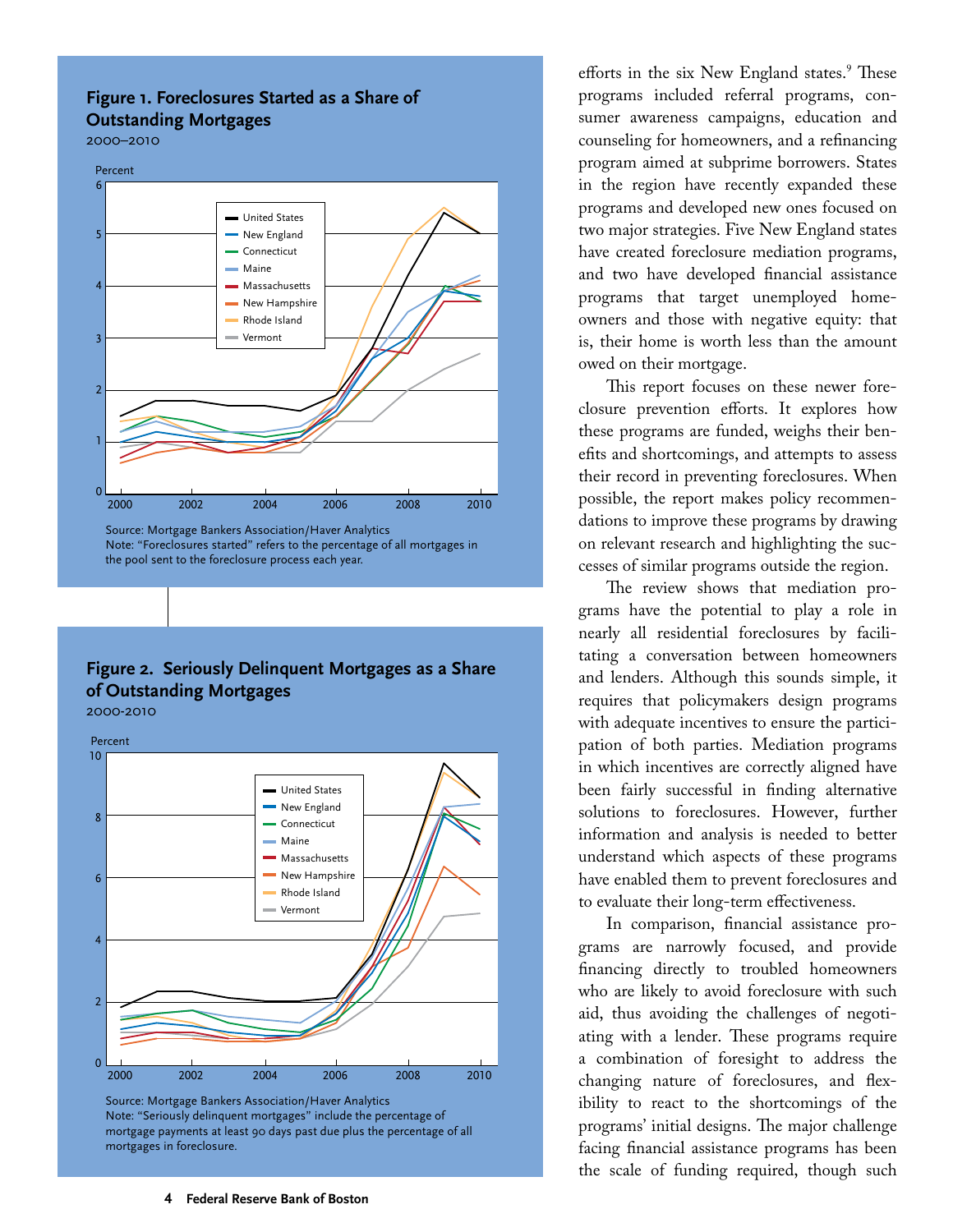assistance is typically provided in the form of loans paid back over time.

The next section provides a brief overview of foreclosure trends in New England and the challenges these pose, to show why finding alternatives to preventable foreclosures is good public policy. The third section examines foreclosure mediation programs, and reveals how their design affects the programs' success in preventing foreclosures. The fourth section reviews financial assistance programs in New England states, and examines how qualifications for receiving assistance affect the programs' ability to help troubled homeowners. The concluding section combines lessons from the review of both mediation and financial assistance programs to provide general policy recommendations for current and future foreclosure prevention efforts.

#### **Why preventing foreclosures is good public policy**

In 2005, before the housing downturn began, roughly 18,000 mortgages in New England about 1 percent of all mortgages—had a foreclosure initiated (see Table 1).10 This annual figure was below the national level of around 1.6 percent (657,000) of all mortgages. Such foreclosure activity was fairly consistent in the preceding years of the housing crisis (see Figure 1). However, in 2006 the

number of foreclosures in the region and the nation began to accelerate, nearly quadrupling to reach around 4 percent (73,877) in New England in 2009 and more than 5 percent nationwide (2.4 million).

Foreclosure rates have varied significantly across the region during the downturn, ranging from a peak of less than 3.0 percent in Vermont in 2010 to a peak of 5.5 percent in Rhode Island in 2009 (see Figure 1). While foreclosure activity across New England has dipped slightly from peak levels, more than 7 percent of all mortgage holders—nearly 133,000 homeowners—remained seriously delinquent in 2010 (see Figure 2). That is, they were more than 90 days past due on their mortgage, or languishing somewhere in the foreclosure process. That rate was slightly below the national rate of 8 percent. This combination of near-historic highs in foreclosure starts and a significant number of seriously delinquent households in the foreclosure pipeline indicates that foreclosures are likely to remain a major concern in the coming years.

With foreclosures at such elevated levels, it is important to understand why policymakers and the public should want to facilitate reasonable alternatives to foreclosure when possible. When homeowners experience foreclosure, the outcome not only affects households and

#### **Table 1. Foreclosure Activity in the United States and New England, 2005–2010**

Annual foreclosures started

|                      | 2005    | 2006    | 2007      | 2008      | 2009      | 2010      |
|----------------------|---------|---------|-----------|-----------|-----------|-----------|
| <b>United States</b> | 657,087 | 791,649 | 1,278,991 | 1,924,187 | 2,391,515 | 2,183,355 |
| New England          | 18.750  | 28,890  | 48,585    | 56,487    | 73,877    | 71,253    |
| Connecticut          | 5,657   | 7,448   | 11,838    | 15,381    | 20,880    | 19,223    |
| Maine                | 1,492   | 2,205   | 3,591     | 5,061     | 5,561     | 5,748     |
| Massachusetts        | 7,876   | 13,184  | 22,887    | 22,230    | 30,490    | 29,777    |
| New Hampshire        | 1,793   | 2,769   | 4,382     | 5,842     | 7,730     | 7,888     |
| Rhode Island         | 1,307   | 2,498   | 5,021     | 6,879     | 7,528     | 6,844     |
| Vermont              | 415     | 792     | 928       | 1,263     | 1,678     | 1,887     |

Source: Mortgage Bankers Association/Haver Analytics

Note: Foreclosures started refers to the total number of loans for which a foreclosure has been initiated during the year, that is, the number of loans sent to the foreclosure process.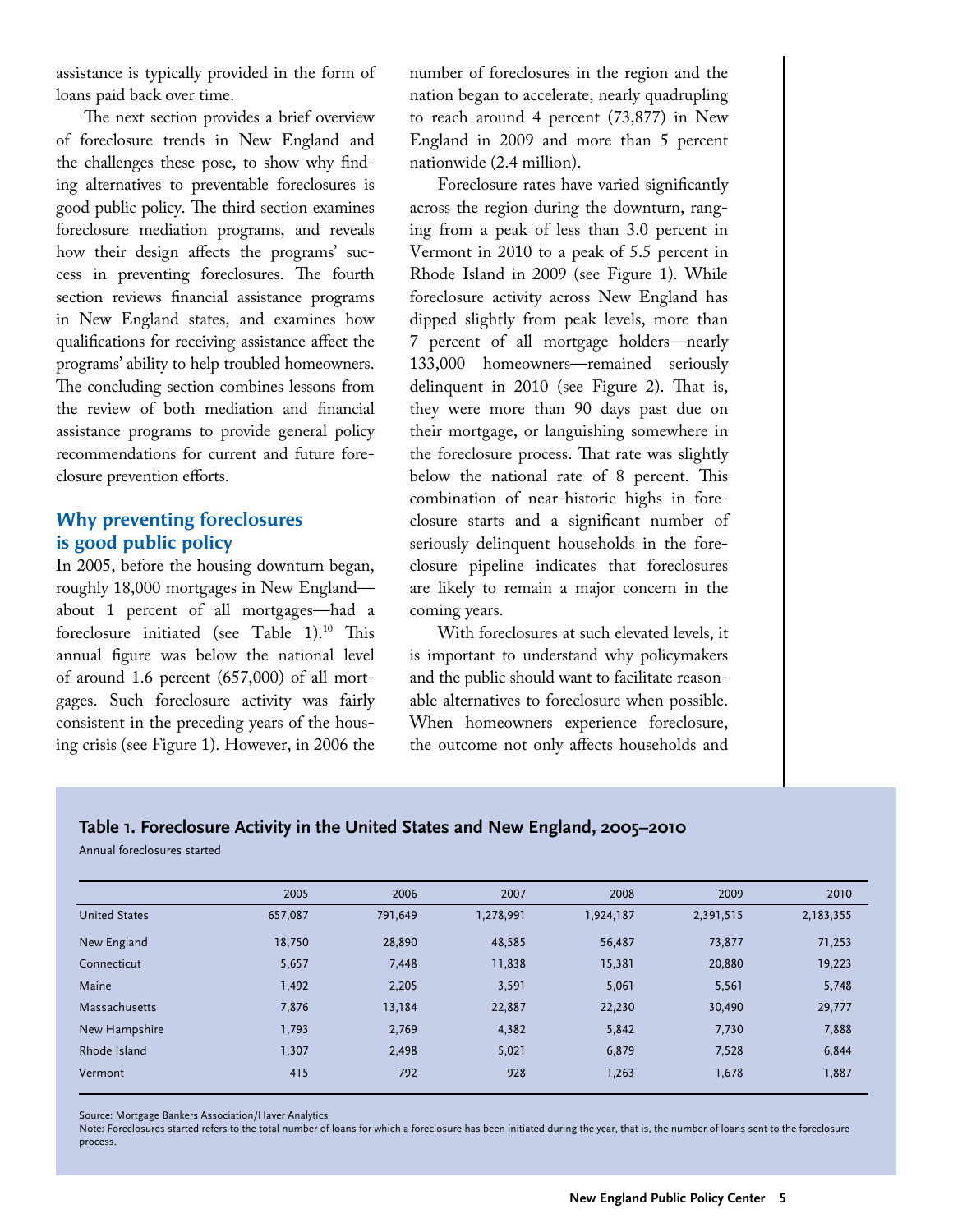lenders but can also pose significant negative externalities on communities and state and local governments. At the household level, not only do families lose what is typically their largest investment. The disruption can also lead to housing displacement or homelessness, economic shocks such as impaired credit, untenable work situations, and significant stress, affecting family relationships and personal well-being.<sup>11</sup> Foreclosures also impose a number of costs on lenders, such as forgone mortgage payments, the costs of maintaining the property, legal fees and services, and declines in resale values.<sup>12</sup>

In neighborhoods and communities, foreclosures drag down property values, lead to abandoned and unkempt properties, and raise crime rates, factors that increase the risk of more foreclosures.13 The effects on state and local governments are far reaching as well, and include lost revenues from a shrinking property tax base, growth in demand for services for displaced families plus police and fire protection for abandoned properties, and potentially significant pressures on court systems—squeezing budgets on both the revenue and spending sides.<sup>14</sup>

Given these financial and social costs, it is in the interest of all parties to mitigate such effects and find alternative solutions for preventable foreclosures.15 Unfortunately, homeowners and lenders are typically unable to agree on alternatives on their own, even when doing so is in the best interests of both parties.

This risk of impasse opens the door to foreclosure prevention programs and policies that can facilitate more desirable outcomes. As a last line of defense, such efforts can keep homes in productive use, mitigating both the direct effects on homeowners and lenders and the indirect effects on communities and governments. Measures may include modifying the terms of a mortgage, providing financial assistance to allow homeowners to stay in their home, or enabling them to exit the home without being foreclosed upon. The latter agreements are referred to as "graceful exits" and include options such as cash for keys, a short sale, or a deed in lieu of foreclosure.

However, policymakers face considerable constraints in funding foreclosure prevention efforts, given that the economic downturn has decimated state and local budgets. Policymakers must closely weigh the costs and benefits of foreclosure prevention efforts against those of other programs and services already on the chopping block. Still, recent foreclosure prevention efforts in New England and across the country show that states and municipalities can find effective ways to mitigate foreclosures.

#### **Foreclosure mediation programs**

Simply put, mediation is the process by which a neutral third party, a mediator, helps a homeowner and a lender in the foreclosure process try to negotiate a voluntary settlement. By getting both parties to talk, the mediation process provides a channel of communication that has eluded most borrowers who attempt to contact lenders on their own.16 By providing this channel of communication, mediation programs try to find alternatives to foreclosure that are mutually beneficial to both parties, such as modifying the mortgage terms allowing the homeowners to stay in their home or allow the homeowners to vacate the home through a graceful exit. Mediators also review homeowners' eligibility for local, state, and federal foreclosure prevention resources.

Mediation programs have the potential to play a role in a majority of foreclosures and assist in nearly all residential cases, given that they typically mediate cases for any homeowner with a one- to four-unit primary residence that is at risk of foreclosure. This contrasts with more targeted foreclosure prevention programs that offer financial assistance to homeowners, which often set strict mortgage, credit, or income requirements (see the next section). Mediation programs also often incorporate many positive features that reduce foreclosure rates: they may try to intervene early, or to provide legal aid and counseling to homeowners, for example.17

Nationwide, only five states had some form of foreclosure mediation program in 2008—in some cases spearheaded by cities or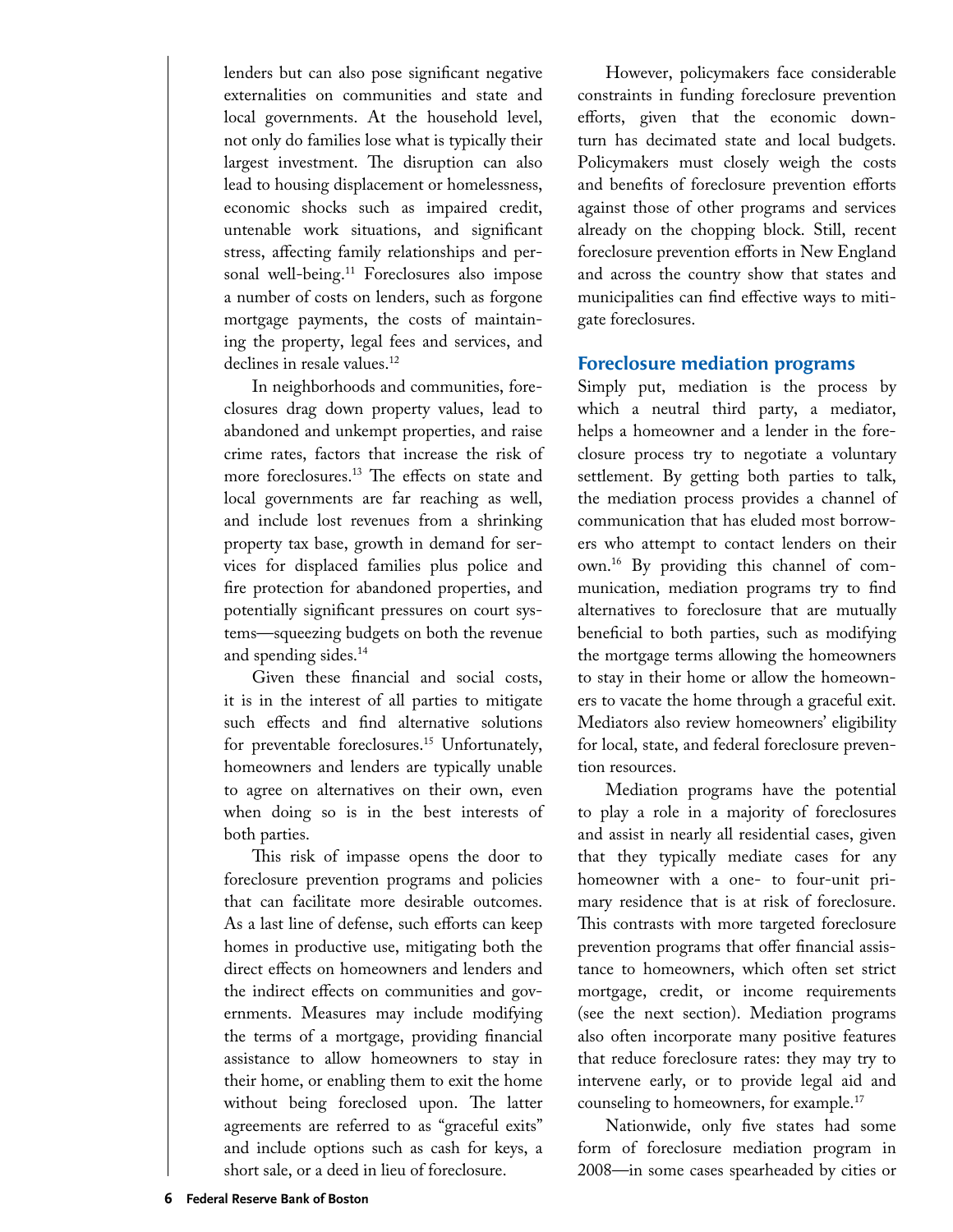counties. However, as early programs such as those in Connecticut and Philadelphia produced promising results, mediation became a popular prevention strategy, with 21 states and the District of Columbia having created a program by the start of 2011.18

Five of the six New England states have some form of mediation program—all except Massachusetts (see Table 2). Following Connecticut's program, New Hampshire and the city of Providence, Rhode Island, created mediation programs in 2009.19 Maine, which had a pilot program in York County in the latter half of 2009, implemented a statewide program in early 2010. Vermont became the latest New England state to implement a statewide program in July 2010.

#### **The foreclosure mediation process**

Although all these programs share similar aspects, the mediation process varies significantly by state. Once a lender initiates a foreclosure in accordance with state law, homeowners receive information on the availability of mediation and other resources, such as housing counseling and pro bono legal services, along with the foreclosure notice. Information on the mediation process ranges from notification that a mediator will be contacting the homeowners (Providence), to forms that allow them to request mediation (Vermont), to requests for information so the state can screen the homeowners' eligibility for mediation (Connecticut and New Hampshire). Maine includes the foreclosure and mediation notice on the same form, thus minimizing paperwork.

|                                  | Judicial Foreclosure                                      |                                                            |                                                       | <b>Non-Judicial Foreclosure</b>                                    |                                                            |
|----------------------------------|-----------------------------------------------------------|------------------------------------------------------------|-------------------------------------------------------|--------------------------------------------------------------------|------------------------------------------------------------|
|                                  | Connecticut<br><b>Foreclosure</b><br>Mediation<br>Program | Maine<br><b>Foreclosure</b><br><b>Diversion</b><br>Program | Vermont<br><b>Foreclosure</b><br>Mediation<br>Program | <b>New Hampshire</b><br><b>Foreclosure</b><br>Mediation<br>Program | Providence <sup>1</sup><br><b>Foreclosure</b><br>Ordinance |
| Program<br>administration        | Judicial branch                                           | Judicial branch                                            | Judicial branch                                       | Office of<br>Mediation and<br>Arbitration.<br>judicial branch      | Rhode Island<br>Housing                                    |
| Date program<br>took effect      | July 1, 2008                                              | January 1, 2010                                            | July 1, 2010                                          | August 25, 2009                                                    | July 1, 2009                                               |
| Homeowner<br>enrollment          | Automatic if<br>homeowner<br>returns form                 | Automatic if<br>homeowner<br>returns form; can<br>opt out  | Homeowner<br>opts in                                  | Voluntary                                                          | Automatic                                                  |
| <b>Funding</b>                   | \$5 million from<br><b>State Banking</b><br>Fund          | Administrative<br>filing fee paid on<br>all foreclosures   | Lender pays<br>mediation fee                          | Grant funds<br>(\$60,000)                                          | Lender pays<br>mediation fee                               |
| Length of<br>median <sup>2</sup> | $60 \text{ days}^3$                                       | 90 days <sup>4</sup>                                       | 180 days                                              | No time limit                                                      | 60 days                                                    |
| NPV calculation $5$              | <b>No</b>                                                 | <b>FDIC</b>                                                | <b>HAMP</b>                                           | <b>No</b>                                                          | <b>No</b>                                                  |
| <b>Reporting of</b><br>results   | Periodic report on<br>outcomes                            | Annual report to<br>legislature                            | Participant survey                                    | <b>No</b>                                                          | <b>No</b>                                                  |

#### **Table 2. Foreclosure Mediation Programs in New England, as of 2011**

Source: Administrators of state foreclosure mediation programs

Notes:

i<br>I

2 From initiation of the mediation process to completion.

<sup>3</sup> The court may order a 30-day extension.

<sup>1</sup> Cranston and Warwick, Rhode Island, have adopted ordinances similar to the one in Providence.

<sup>4</sup> Both parties can agree to an extension, or the court may order an extension owing to delays by lender.

 $5$  NPV = net present value. These calculations are used to determine if a modification that allows the homeowner to stay in their home is of benefit to a lender. Maine's mediation program uses the Federal Deposit Insurance Corporation's NPV calculation, while Vermont uses the HAMP calculation.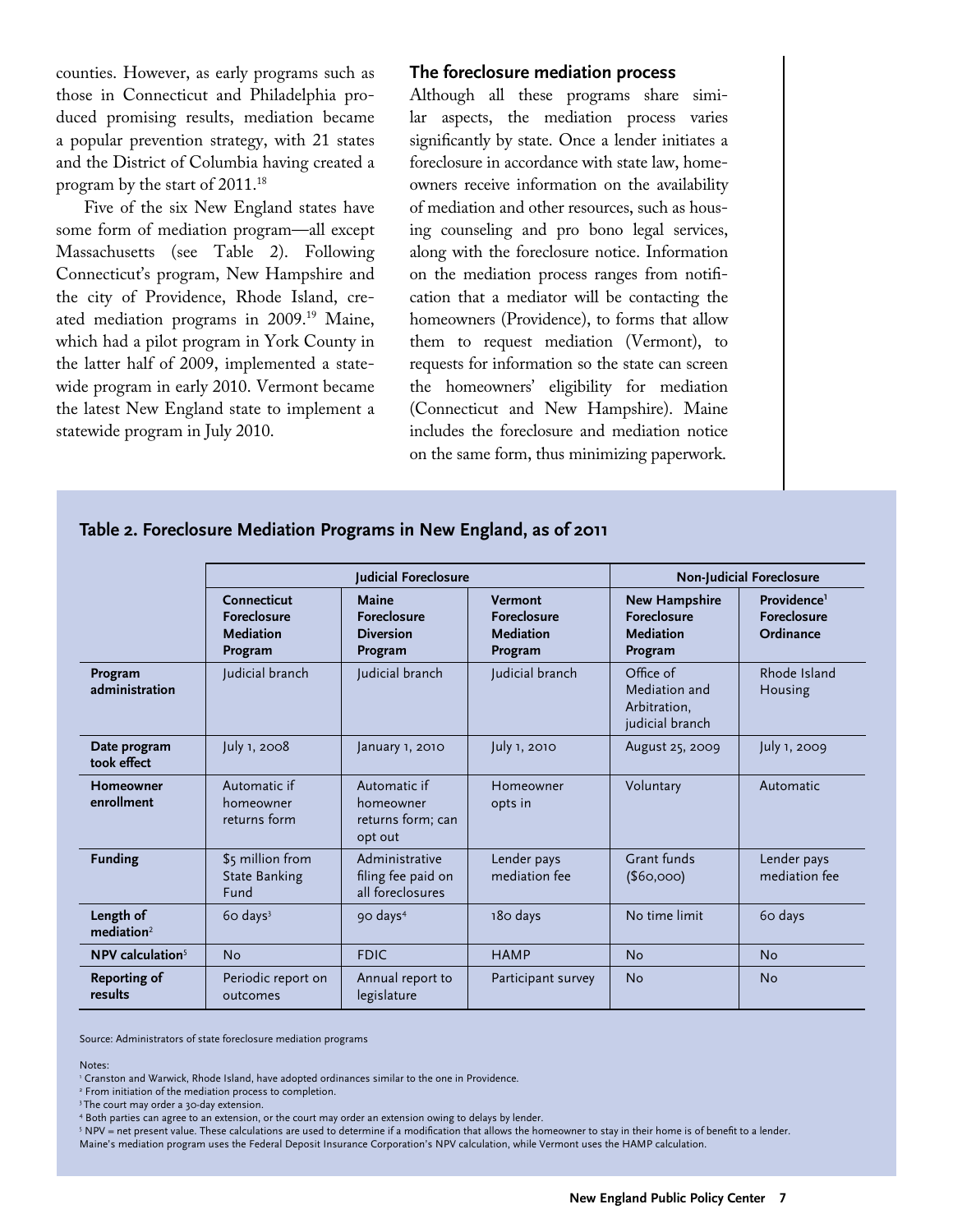If homeowners respond to the foreclosure action or mediation forms, a mediator initiates the scheduling of the mediation proceedings (see Box 1 for information on state approaches to designating mediators). Providence automatically schedules all qualifying foreclosure actions for mediation, while Connecticut and Maine schedule all qualified homeowners who respond to the foreclosure action.20 Maine goes a step further by requiring homeowners to sign a waiver if they want to opt out of mediation. In Vermont, homeowners opt in to the mediation program by returning the request to schedule mediation, and the lender must then participate.<sup>21</sup>

On the other end of the spectrum, New Hampshire requires both homeowners and lenders to voluntarily agree to participate for mediation to occur. The homeowners' request for mediation is sent to the lender, who evaluates their eligibility for federal

#### **Box 1 Who mediates?**

Although all foreclosure mediation programs rely on neutral third parties, who actually conducts the mediation varies greatly. In Connecticut, the mediation program is centralized in the judicial branch, and all mediators are judicial employees trained in mediation and foreclosure laws, and in local, state, and federal foreclosure resources and programs.

Maine, New Hampshire, and Vermont also administer their programs through the judiciary, but contract out mediation to individuals who meet certain standards, and who complete specialized state foreclosure training programs. In Maine and Vermont, these continuing education programs keep mediators up to date on the latest foreclosure prevention resources and methods.

Rhode Island relies on one mediator, referred to as a "conciliation coordinator," to mediate all cases.<sup>A</sup> The program can function with only one mediator because housing counselors play a larger role in the program and develop proposals for alternatives to foreclosure, lessening the need for constant oversight by the mediator.

Although no one approach is necessarily the best, all such programs should have enough trained and knowledgeable mediators to avoid forcing homeowners and lenders to wait for overbooked mediators, which bogs down the process.

foreclosure prevention programs and determines whether mediation is appropriate. If the lender finds that the borrowers are not eligible for mediation, it notifies them and the program administrator, and the process ends. If the lender deems the homeowners eligible, it notifies the state Office of Mediation and Arbitration—part of the judicial branch which schedules the mediation. In New Hampshire, homeowners can also request mediation before receiving a foreclosure notice, which allows for earlier intervention than most programs.

Once mediation is scheduled, the parties agree to act in "good faith" by providing all the information the mediator requests in a timely fashion.<sup>22</sup> The mediator typically requests financial information from the borrowers, such as household income and expenses, and information on the terms of the mortgage and payments past due from the lender.<sup>23</sup>

Maine also requires lenders to prove their rights to the property by submitting copies of mortgage notes and deeds. In Vermont and Maine, mediators use information from borrowers and lenders to calculate the net present value (NPV) of a mortgage modification. These calculations compare the cost of various mortgage modifications that would allow the homeowners to stay in the home against the cost of the existing mortgage terms under a number of foreclosure scenarios to determine if a modification would be beneficial to the lender.24 Such calculations provide mediators with a starting point to examine alternatives to foreclosure.

Before proceeding to mediation, some states and localities also require homeowners to participate in a pre-mediation meeting. In Providence, homeowners must meet with a housing counselor to review financial information and develop proposals for foreclosure alternatives to explore during mediation. Maine requires some homeowners to attend an informational court session to learn what to expect during the mediation process, and about counseling and legal resources.<sup>25</sup>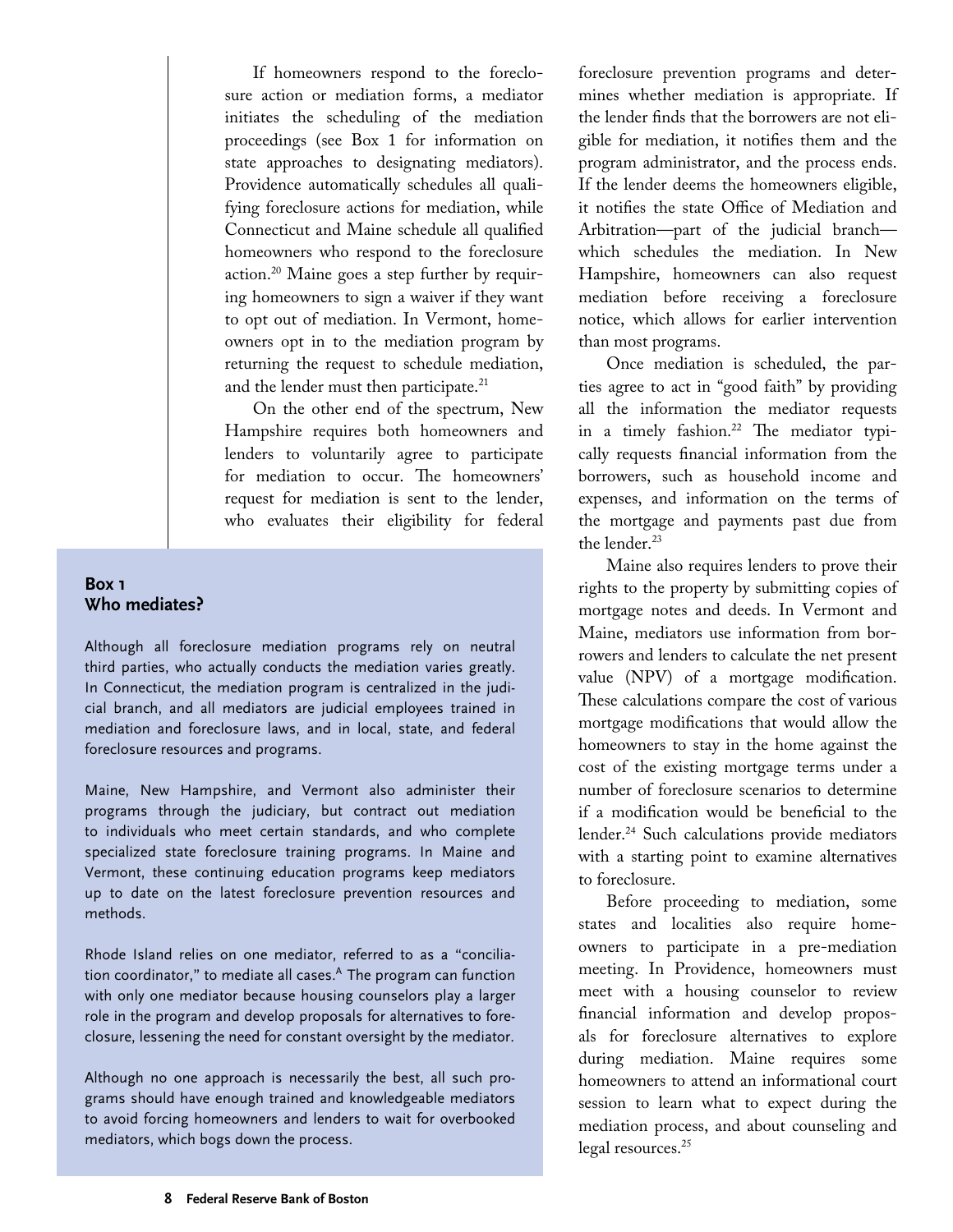After the mediator has gathered all required information, and the borrower and lender have completed any pre-mediation requirements, they meet for the mediation session(s) to consider alternatives to foreclosure. These solutions may allow homeowners to stay in their home, such as through a modified or refinanced mortgage, loan repayment plan, forbearance plan, or partial claim; provide a graceful exit, such as cash for keys, a short sale, or a deed in lieu of foreclosure; or qualify the homeowners for local, state, or federal financial assistance programs such as HAMP.

If both parties agree on a solution, the foreclosure proceeding is stopped. If the homeowners and lender fail to reach an agreement, the foreclosure process continues according to state law. In Connecticut, Maine, and Vermont the mediator files a report indicating the end result of mediation, and whether the parties complied with program requirements and acted in good faith. In Maine and Vermont, the mediator's report also includes results of the NPV calculations.

In Providence, if the parties do not agree on a solution, the lender must provide a written explanation showing that it complied with program requirements. If the mediator accepts the explanation, the lender receives a certificate of "good faith effort" to file with the recorder of deeds, and may proceed with foreclosure. In New Hampshire, the mediator files a report simply indicating whether the parties reached an agreement.

These state-to-state variations largely reflect differences in state foreclosure laws and resources. The next sections show how these programs arose, and how their structures may affect their outcomes (see Table 2).

# **State foreclosure laws: lender participation**

A state's foreclosure law largely determines the structure of a state's foreclosure mediation program. Although foreclosure laws vary widely across states, these typically fall into one of two categories: judicial and statutory (also known as non-judicial). In judicial states, foreclosures proceed as civil lawsuits between lenders and homeowners, with a

judge overseeing the proceedings and making a ruling. In a non-judicial process, lenders do not need to file a complaint with a court to foreclose: they simply need to follow state statutes.

Judicial foreclosure regimes are generally considered more borrower-friendly, as they give homeowners more time to correct a default and more opportunities to contest a foreclosure. In non-judicial states, defaulting homeowners can legally contest a foreclosure only by filing a lawsuit to stop the sale or filing for bankruptcy—both costly and unattractive options.26 Across the country, states are split fairly evenly between judicial and non-judicial foreclosure regimes. However, 16 of the 21 states with mediation programs have a judicial process.27

 New England's three judicial states— Connecticut, Maine and Vermont—all have mediation programs. As judicial foreclosures require court oversight, these programs capitalize on this legal infrastructure: foreclosures cannot proceed if lenders do not comply with mediation requirements. If participants do not reach an alternative to foreclosure, courts can review the mediator's report to ensure that they did comply. If a judge finds that a lender did not participate in good faith, the judge can impose sanctions ranging from fines and penalties to the dismissal of the foreclosure action. Dismissal is uncommon. However, in the first year of Maine's program, courts dismissed four foreclosures.28

Two of the three non-judicial New England states—New Hampshire and Rhode Island—also have foreclosure mediation programs. (See Box 2 for information on Massachusetts.) However, as noted, New Hampshire's program is completely voluntary, and provides little incentive for lenders to pursue alternatives to foreclosure more often than they did in the absence of the program.29 In Providence, although the city automatically schedules mediation, lenders can foreclose without completing the mediation process by paying a \$2,000 fine to the recorder of deeds.<sup>30</sup>

Although lenders' incentives to participate in such programs are somewhat limited, nonjudicial states have used the threat of court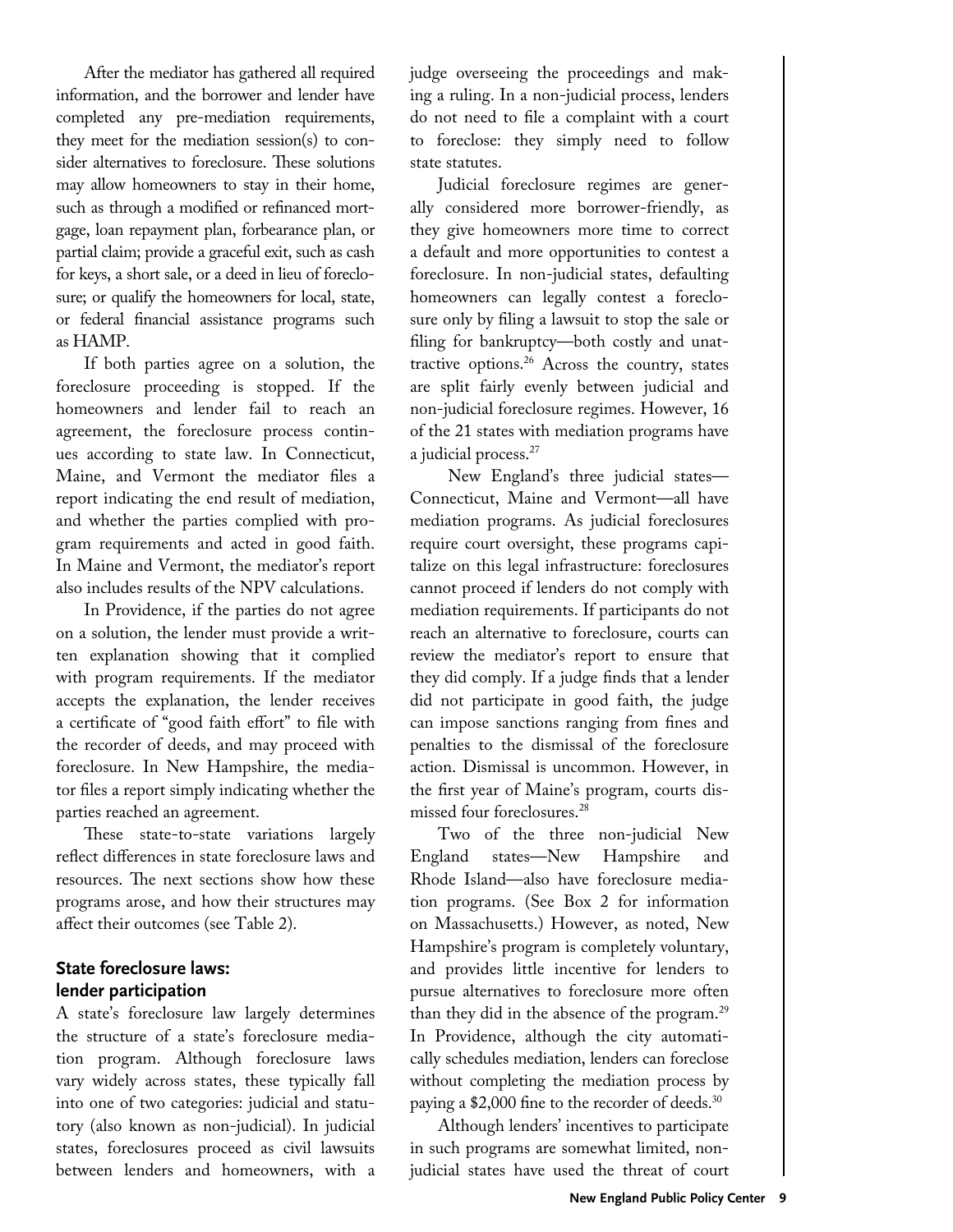#### **Box 2 The Massachusetts 150-day "Right-to-Cure" statute**

The non-judicial foreclosure states of California, Michigan, and Oregon have created negotiation programs as an alternative to mediation.<sup>B</sup> Like mediation, these programs contact homeowners early in the foreclosure process, provide counseling and legal services, and facilitate conversations between lenders and homeowners. However, the negotiation process does not include a neutral third party. Foreclosures do not move forward until the lender files a statement of compliance with the negotiation process.

Massachusetts, also a non-judicial foreclosure state, has attempted a similar experiment. Before August 2010, delinquent homeowners had a 90-day "right to cure," during which they could prevent foreclosure by paying off all past-due mortgage amounts. If homeowners did not make the mortgage current after 90 days, the remaining principal and interest became due, and lenders could begin the foreclosure process. In August 2010, the legislature approved a 150-day right to cure, although lenders can reduce that to 90 days if they have at least one in-person or telephone meeting with homeowners to negotiate a reasonable alternative to foreclosure.<sup>C</sup> Lenders must also assess borrowers' income and expenses, and consider the costs and benefits of a loan modification by completing an NPV calculation.

To proceed with an early foreclosure, the lender must provide an affidavit to the homeowners and Massachusetts Land Court. The affidavit attests to the time and place of the meeting, participating parties, the relief (if any) offered to the borrowers, a summary of the NPV calculation, including the information used in the calculation, and certification that any offered options comply with federal law.

Although negotiation programs resemble mediation programs, it is unclear how successful they have been because most do not report on outcomes. However, given that a major barrier to finding alternatives to foreclosure has been a lack of communication between homeowners and lenders, a program that limits the length of the foreclosure process seems unlikely to spur lenders to communicate directly with borrowers to find such alternatives.

> sanctions to ensure lender participation. For instance, in 2009 the Nevada legislature created a mediation program administered by the state judicial branch: if homeowners facing a foreclosure action request mediation, lenders must participate.31 If they do not, the borrowers or the mediator can request a judicial review, which can lead to court sanctions.<sup>32</sup>

This may partially explain why Nevada has reported more successful mediation outcomes than any other non-judicial foreclosure state.

# **Voluntary, opt-in, or automatic: homeowner participation rates**

While ensuring that lenders participate is crucial to successful foreclosure mediation, so is convincing homeowners to join the process. Homeowner participation in opt-in programs across the country tops out at around 20 percent (Nevada), according to the Center for American Progress, while programs with automatic enrollment attain 70 percent participation (Philadelphia).<sup>33</sup>

These rates mirror those of well-documented programs in arenas other than foreclosures. For example, organ donation  $programs<sup>34</sup>$  and retirement accounts<sup>35</sup> that require individuals to opt in have participation rates well below 50 percent. Programs that automatically enroll participants but allow them to opt out have participation rates well above 50 percent.

The two mediation programs in New England that release data report similar levels of participation. Since the inception of Connecticut's program, the state has seen 46,425 foreclosure actions, of which 20,286 have proceeded to mediation, a 44 percent participation rate. However, the participation rate among qualifying residential households is estimated to be near 70 percent, as not all these actions involved one- to four-unit primary residences.<sup>36</sup>

The 2010 report on Maine's mediation program provides only total foreclosure filings (5,409) and the number of cases that engaged in mediation (983) from January 1, 2010 to December 31, 2010—a participation rate of 18 percent. However, the true participation rate likely is much higher, because some of the filings did not qualify for mediation. Further, there is an initial lag between the effective start date of a mediation program and when mediation sessions actually begin. In Maine, mediation sessions did not begin until May 2010. Maine's participation rate is also likely to improve over time,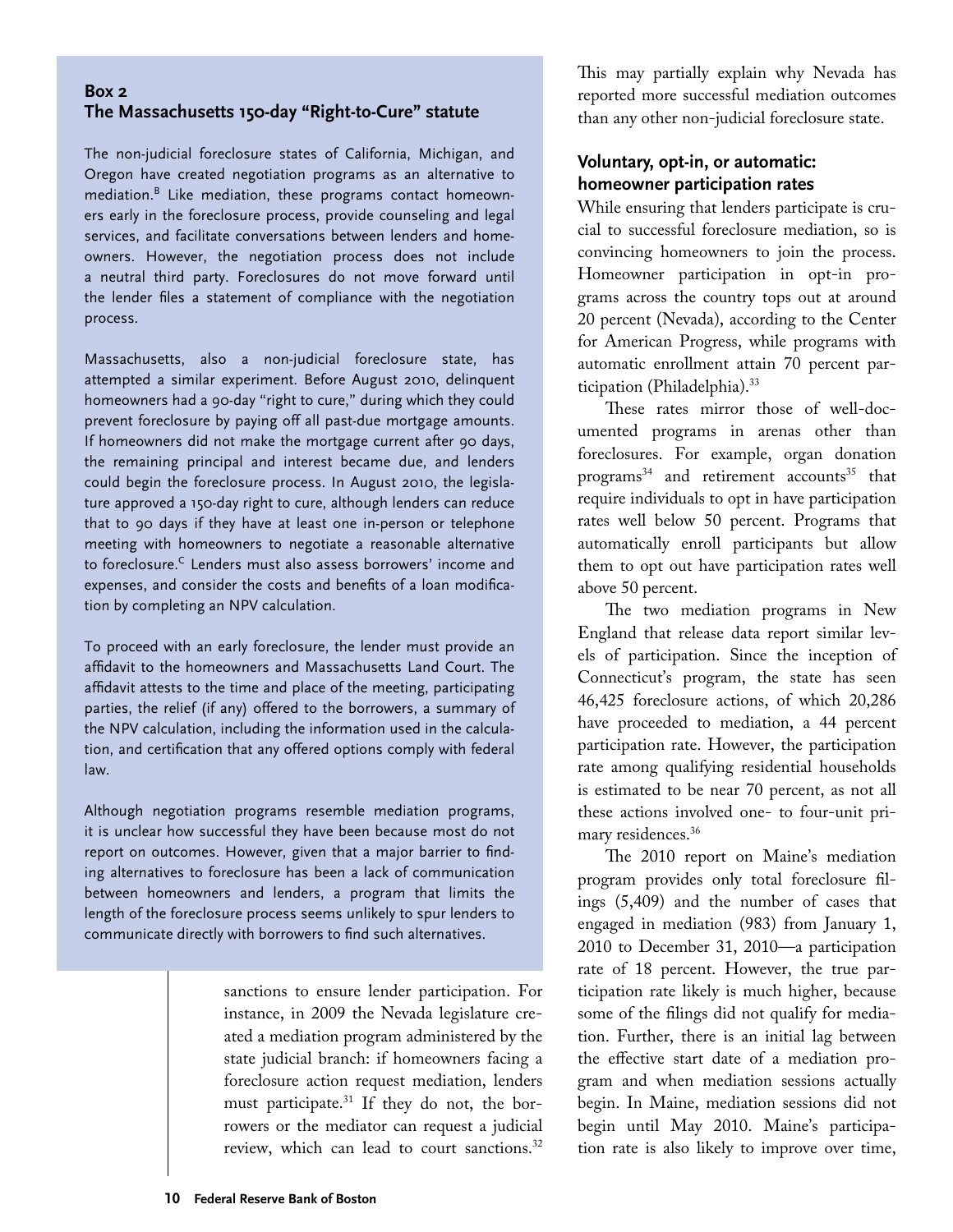as participation rates tend to rise as programs overcome initial hurdles and become more entrenched in the foreclosure process.

If they do not bring homeowners to the table, it is difficult for mediation programs to prevent foreclosures. Designing mediation programs to ensure adequate homeowner participation is a key step. Beyond design, it is also important to accurately capture the participation rates of qualifying homeowners. By tracking such rates, policymakers can better understand a program's successes and shortcomings.

#### **Length of mediation: striking a balance**

If a mediation program is able to get both homeowners and lenders to participate, then the challenge becomes determining the correct length for the process.<sup>37</sup> The mediation timeline needs to be long enough to allow participants to provide and check financial information and explore alternatives. Yet if mediation simply prolongs the foreclosure process, it will burden lenders with the cost of forgone mortgage payments, households will be left in stressful limbo, courts will be backlogged with mediation cases that have not reached resolution, and financially strapped homeowners with limited ability and incentives to maintain their property will let property values decline.

Of course, mediation could also speed up the foreclosure process and reduce caseloads by shepherding cases out of the foreclosure pipeline and into alternatives that allow residents to stay in their home or make a graceful exit. The foreclosure mediation program of Cuyahoga County, Ohio, is the only one that reports on the impact of mediation on the duration of foreclosures. This program found that foreclosure cases in which borrowers participated in mediation lasted an average of slightly more than six months, while cases in which borrowers did not participate in mediation averaged nearly 12 months.<sup>38</sup>

In New England, the length of the mediation process appears to have little or no effect on the length of the foreclosure process. A drawn-out process is unlikely to occur in New

Hampshire and Providence because lenders can leave the process at any time, and are unlikely to remain in mediation beyond the date on which foreclosure can legally proceed.<sup>39</sup>

In New England's judicial foreclosure states, the mediation process does not halt the foreclosure proceedings, as homeowners still need to respond to the foreclosure complaints. These states therefore require participants to complete mediation within the timeframe of the foreclosure process, ranging from 60 days in Connecticut to 180 days in Vermont.<sup>40</sup>

However, there are exceptions where mediation can be extended when necessary. For example, in Connecticut, the mediation process can be extended 30 days if the mediator files a report citing a need for more sessions. In Maine, mediation can be extended beyond the 90-day timeframe if both parties agree to such an extension, or if delays by the lender compel it. $41$  By requiring participants to complete mediation within the state's legal framework but also allowing for extensions when needed, these states give participants time to explore alternatives without delaying the process unnecessarily.

#### **How is mediation funded?**

Designing mediation programs to maximize homeowner and lender participation and proceed in a timely fashion will be for naught if the programs lack the funds to process eligible foreclosures and provide sessions. Mediation programs have developed a number of funding mechanisms to overcome that hurdle.

The most popular approach to funding these programs is through fees—most often charged to lenders, as occurs in Providence and Vermont. Maine also puts the onus on lenders by charging them a \$200 administrative filing fee to initiate all foreclosure actions, regardless of whether they will proceed to mediation. Some states, such as Nevada, require homeowners to match the lenders' contribution. However, there are drawbacks to levying fees on lenders and borrowers to finance foreclosure mediation programs. By placing the burden on lenders, programs with inadequate incentives to secure their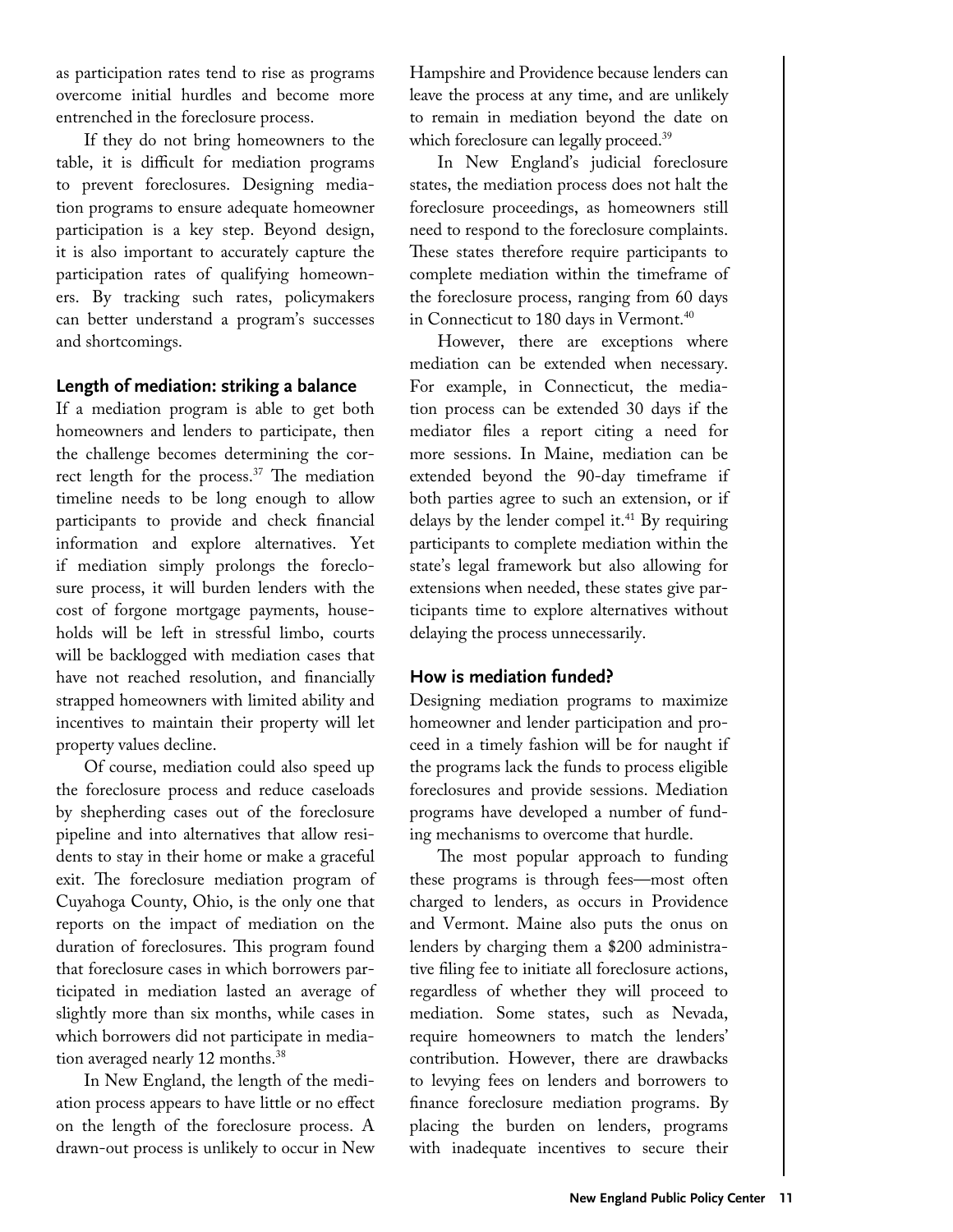# **Figure 3. Results of Connecticut's Foreclosure Mediation Program**



participation provide further incentive not to participate. And programs that levy fees on homeowners may discourage those who are already financially drained from participating in voluntary or opt-in programs.

Although fees are the more common form of funding, a number of programs have found other sources. In Connecticut, where mediators are judiciary employees rather than contracted, the program has less need for mediation fees. Instead, the state finances its program with \$5 million from the State Banking Fund. This fund, in turn, relies on annual assessment fees collected from Connecticut's banks and credit unions by the state banking commissioner, and appropriated by the general assembly. New Hampshire's small-scale program is funded with \$60,000 in grants from the state Housing Finance Authority and a private trust. At a cost of \$400 per case, the program can provide mediation for just 150 foreclosure cases. Although these programs minimize disincentives for participation, their funding caps also limit the number of mediations that can occur.<sup>42</sup>

#### **Analyzing the outcomes of mediation**

Although the goal of foreclosure mediation is to find alternatives to foreclosure when possible, few programs report their results, so it is

difficult to accurately gauge their success. Still, Connecticut provides some of the best and most regularly updated information on the outcomes of mediation. These data show that the process can be quite successful in finding alternatives to foreclosure (see Figure 3).

Of the 9,472 Connecticut homeowners who completed the mediation program as of January 31, 2011, 78.9 percent (7,478) avoided foreclosures.43 Some 64.3 percent (6,086) stayed in their homes, and 50.4 percent (4,778) received a loan modification. Only 21.1 percent (1,994) of completed foreclosure mediation cases in Connecticut ended without a mutually beneficial alternative to foreclosure between borrowers and lenders, with these cases proceeding in the foreclosure process.

A number of other mediation programs have recorded similar success at finding alternatives to foreclosure, including those in Philadelphia (84 percent); Cuyahoga County, Ohio (61 percent); and Nevada (89 percent).<sup>44</sup> Of course, participation rates vary greatly across these programs, ranging from 20 percent in Nevada's non-judicial opt-in mediation program to 70 percent in Philadelphia's automatic-homeowner-enrollment program, which affects the number of cases that actually pursue alternatives to foreclosure.

Unfortunately, such high rates of success have not been universal. In the first 18 months of New Hampshire's program, participants have reached only 14 settlements among more than 100 mediation cases. This record mostly reflects the fact that mediation is voluntary: the program administrator has found it difficult to get lenders to participate.<sup>45</sup> In Maryland, also a nonjudicial state, an opt-in program started in July 2010 has seen a participation rate of less than 10 percent. In that state, roughly one-third of cases that have completed mediation have found alternatives to foreclosure.<sup>46</sup> Many of Maryland's challenges also reflect its opt-in approach, as well as a lack of early intervention.<sup>47</sup>

The results from Maine's first year have been somewhat ambiguous. Of 505 cases that completed mediation, only 21 percent produced agreements for alternatives to foreclosure.48 Nearly 55 percent failed to reach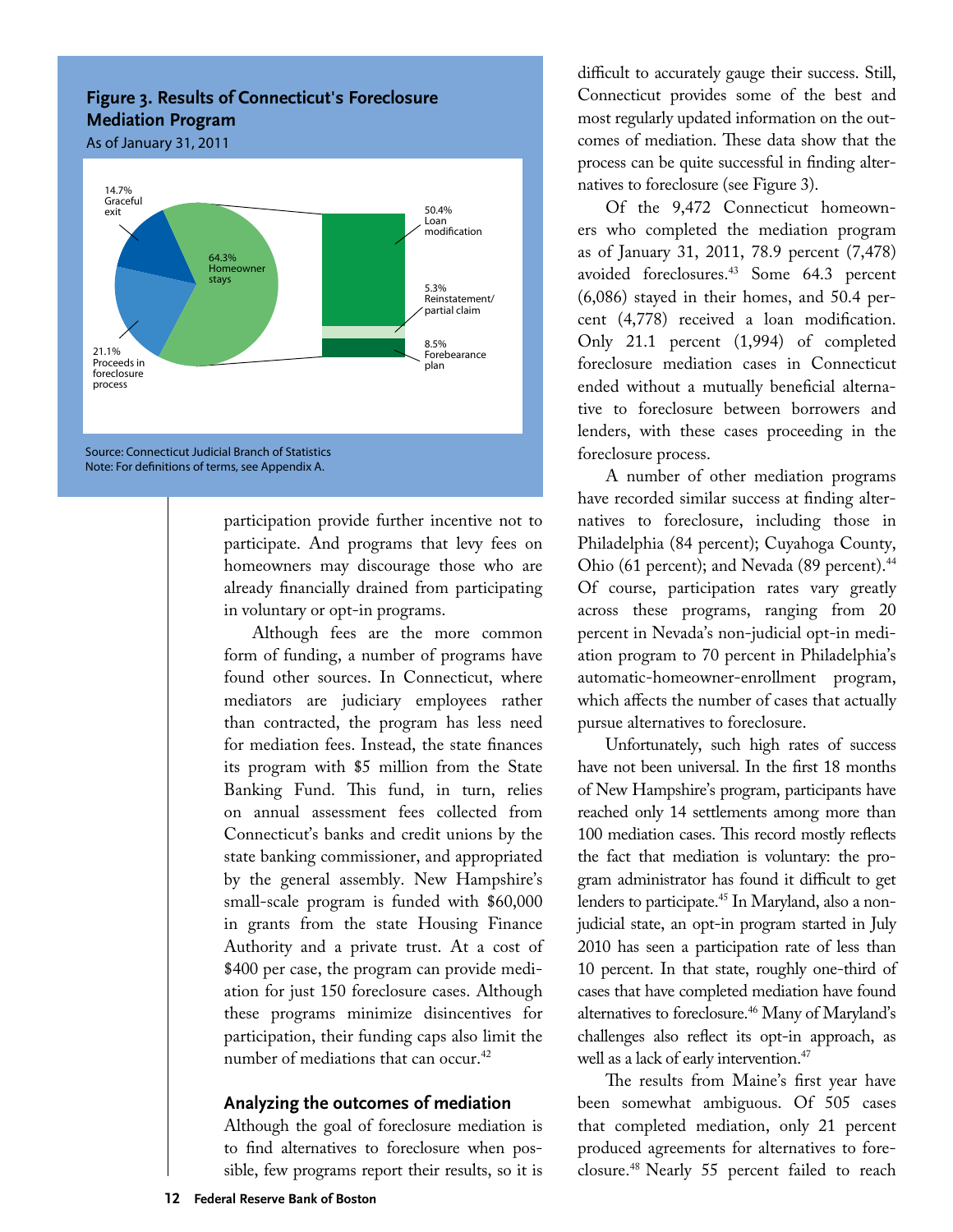an agreement, and another 23 percent ended because homeowners did not attend mediation sessions. Further, only 98 foreclosure dismissals can be attributed to the mediation process, of which 62 (67 percent) were loan modifications (see Figure 4).

Unfortunately, Maine's program faces logistical hurdles in tracking whether mediation agreements lead to foreclosure dismissals.49 For example, a loan modification typically goes through a trial period, during which the foreclosure action remains on the court docket. The foreclosure is dismissed only if the agreement leads to a permanent loan modification.

Mediation programs also tend to report lackluster results in their early stages—as is the case in both Maryland and Maine—as they deal with a backlog of foreclosures. Mediation program results tend to improve over time as they surmount initial challenges and become ingrained in the state foreclosure process.

Programs that track both participation rates and outcomes can better assess and expand their efforts. For example, as a result of tracking participation rates Connecticut changed its mediation program from allowing borrowers to opt in to automatically enrolling them in 2009 to improve participation rates as well as outcomes. As the program continued to report positive outcomes, the legislature allocated an additional \$3 million on top of the initial \$2 million from the State Banking Fund, and twice extended the program, first through July 1, 2012, and most recently through July 1, 2014.

Results from mediation programs created early in the housing crisis have provided other states and cities with models, and allowed researchers to make policy recommendations. At a minimum, these programs reveal the importance of having a reporting requirement similar to Connecticut's to provide regularly updated data that allows officials to evaluate and adjust the programs as needed. Although officials need to weigh how best to use the limited funds devoted to mediation programs, dedicating a small portion to creating and updating a database would greatly enrich their ability to evaluate participation and outcomes—eventually producing better results.

Information on participation levels and outcomes also allows policymakers and researchers to assess how specific program attributes, such as opt-in provisions, affect the scale or effectiveness of foreclosure mediation. However, further information on the characteristics of homeowners and their mortgages, the types of loan modifications they receive, and what occurs after mediation are needed to better understand the long-term outcomes of agreements reached in mediation, such as which borrowers are likely to stay in their homes versus which are likely to default again and return to foreclosure.

Because programs lack such information, a number of questions remain regarding their success. Do most modifications that result from mediation occur through state programs or federal programs such as HAMP? As mediation results in a high rate of loan modifications, is it also leading to high redefault rate? Do homeowners who receive a modification, those who make a graceful exit, and those who proceed to foreclosure have different attributes?

# **Figure 4. Maine Foreclosure Dismissals as a Result of Mediation**

As of December 31, 2010



Source: Maine Judicial Branch, Foreclosure Diversion Program Note: This figure presents the outcomes of the 98 cases that completed mediation and had their foreclosure complaint dismissed. This does not represent the outcomes of all 107 cases that completed mediation with an agreement between parties, as an agreement does not guarantee foreclosure dismissal.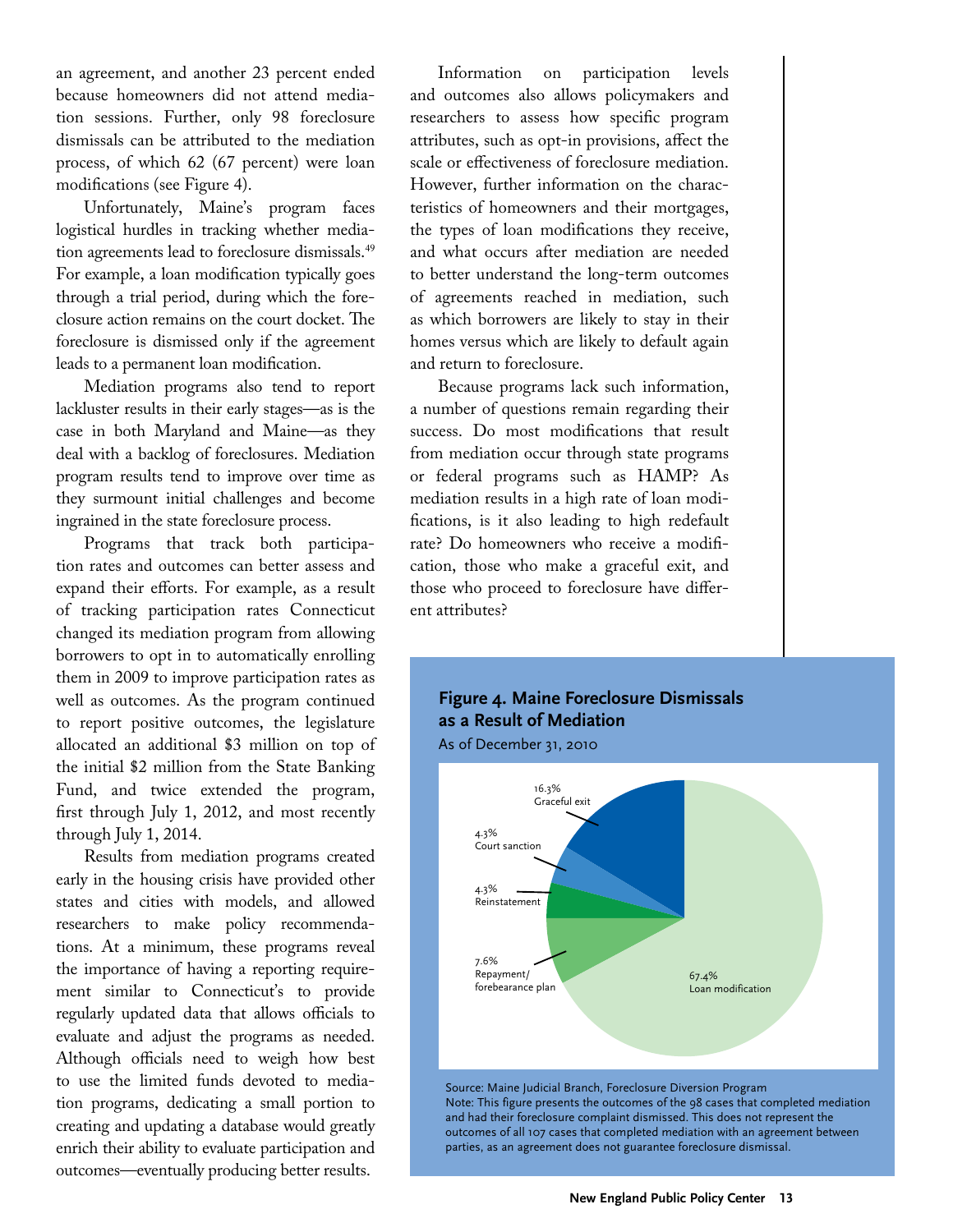Some programs already have the tools to answer some of these questions, or have tried to do so. In Vermont, mediators report on the inputs used in NPV calculations, the outcomes of mediation, and the terms of any modification agreements. Because the NPV calculations require information on household income and expenses, and on the loan amount, interest rate, and amount past due, these calculations can shed light on who is benefiting from mediation. Reporting such inputs with mediation outcomes allows a richer understanding of who is benefiting from the program.

Philadelphia has actually reviewed the status of homeowners who reached an agreement with a lender to stay in their home as result of the city's foreclosure diversion program.50 The review looked at the public record of agreements reached in the first 13 months of the program to see if homeowners still resided in their home 21 to 33 months later. The analysis found that more than 85 percent of homeowners who reached an agreement with their lender remained in their homes.

While this may not be the case for all programs, Philadelphia provides evidence that only a small number of homeowners who reach agreements in a mediation setting end up losing their homes. By pursuing similar evaluations, other mediation programs could obtain a richer picture of their long-term effectiveness in preventing foreclosures.

#### **Foreclosure mediation summary**

With many mediation programs reporting high levels of success in finding alternatives to foreclosure, these initiatives have become popular across the nation. The diverse funding options available to start such programs, their low cost relative to other foreclosure prevention programs, and their potential to reach nearly all homeowners at risk of foreclosure make them attractive options. A number of states and municipalities, including Massachusetts and Boston, are now considering creating such programs.<sup>51</sup>

The array of existing mediation efforts provides policymakers with models to consider when structuring their own programs. While states and municipalities have to work within their respective foreclosure processes and available resources, outcomes from existing programs point to designs that can lead to better outcomes.

*Intervention: Programs should initiate the mediation process as early as possible, and complete it within existing legal timelines.* This not only provides the maximum amount of time for parties to explore alternatives to foreclosure. By bolstering the chance that the mediation process will be completed in a timely manner, it mitigates many of the negative impacts of a drawn-out foreclosure process. However, programs should also allow mediation to be extended if needed, especially when lenders do not comply with the process. A combination of timeline-driven mediation and using extensions when warranted allows participants to explore alternatives while minimizing the chance of unduly prolonging the foreclosure process.

*Participation: To ensure that all parties can explore alternatives to foreclosure, policymakers need to structure mediation programs to ensure their participation.* A review of existing programs clearly shows that automatic enrollment or opt-out provisions for homeowners and threats of judicial oversight and sanctions for lenders improve participation rates. Because mediation is successful at finding alternatives to preventable foreclosures, maximizing participation among borrowers and lenders will likely mean avoiding more foreclosures.

*Administration: Relying on the judicial branch in the foreclosure mediation process is an efficient use of resources, and an approach that most states, whether judicial or non-judicial, can replicate.* Many mediation programs capitalize on a state's legal infrastructure to guide homeowners and lenders through the complicated foreclosure process and explore alternatives. While the judicial branch in nonjudicial states does not play as integral a role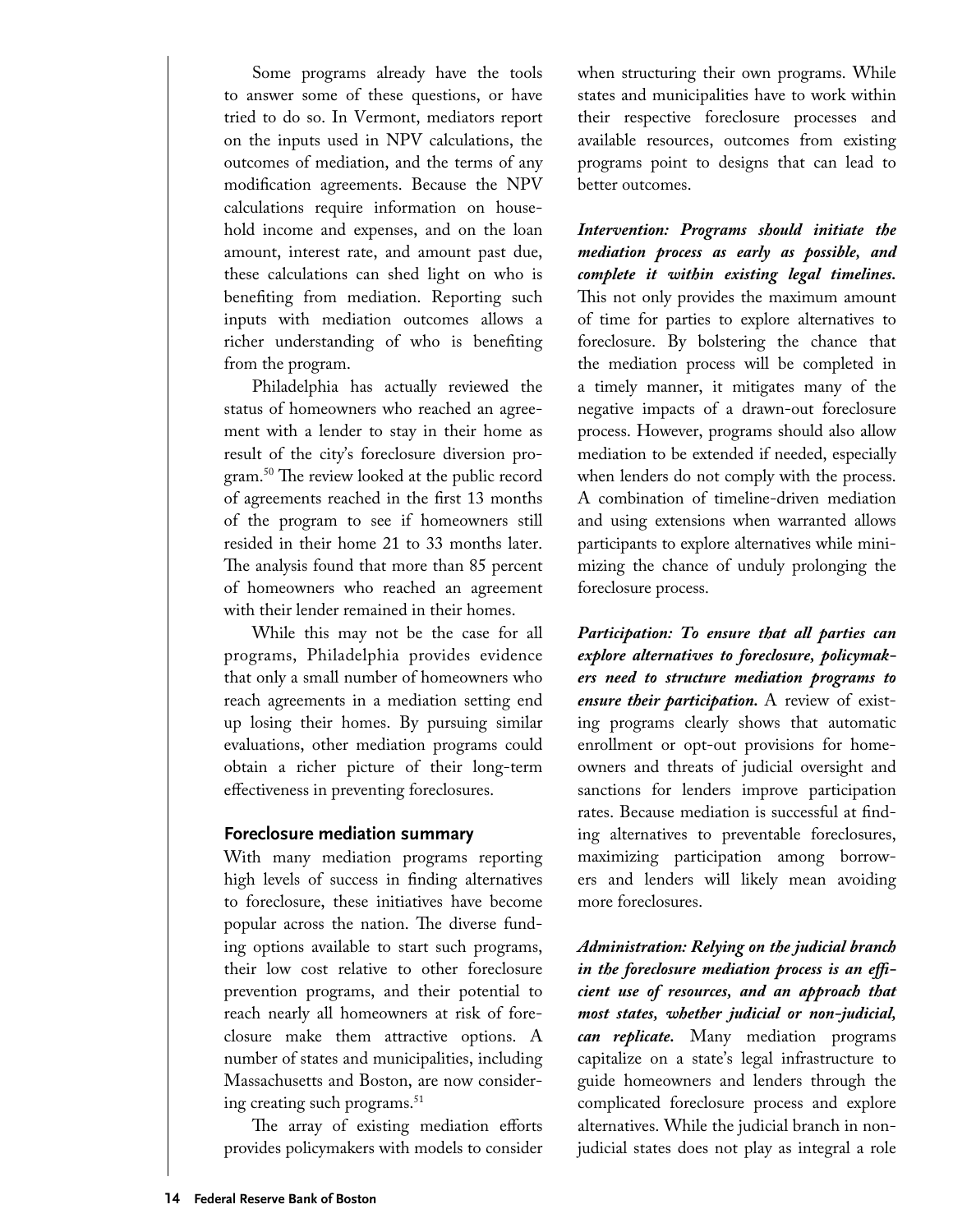in the foreclosure process, mediation programs in these states can still build on that resource, as New Hampshire and Nevada do.

*Funding: States and municipalities need to carefully weigh the anticipated demand for mediation and the funding available to provide it.* While the various sources used to fund mediation programs give policymakers options, they also impose a number of limitations. For example, a program that relies on fees from lenders, homeowners, or both can count on enough funding to provide mediation on the needed scale, as every foreclosure filing or mediation session provides revenue. However, if structured improperly, this fee-based approach can discourage lenders and homeowners from participating. Although programs that rely on special funds and grants minimize such disincentives, these constrained resources can limit the scale of mediation.

*Results: To expand their impact, foreclosure mediation programs need to collect and report data on participation rates and outcomes.* Programs that have done so have improved participation rates and results while gaining public support and additional funding. Most programs already require mediators to file reports on outcomes. These programs can simply dedicate a small percentage of their funding to a central authority to analyze and disseminate results, as Connecticut does. Another low-cost option is to require mediation to include NPV calculations. Such calculations would provide robust statistics on the program while ensuring a transparent starting point for mediation participants.

#### **Financial assistance programs**

Foreclosure prevention strategies have mainly focused on modifying mortgages to reduce homeowners' monthly payments to affordable levels. These modifications typically extend the term of the mortgage or reduce the interest rate, while adding missed payments, interest, and fees to the principal (a process known as capitalization).<sup>52</sup> This means

that most loan modifications typically do little to reduce the actual amount owed. In fact, a majority of loan modifications actually increase the principal amount due.<sup>53</sup>

As home prices have declined steeply, the number of homeowners with negative equity—that is, a mortgage value greater than the value of their house—has skyrocketed. Some analysts suggest that nearly a quarter of all U.S. mortgages are underwater.54 Research has shown that negative equity alone does not lead to foreclosure. However, underwater homeowners who face an adverse situation—such as unemployment, death, a health crisis, or a divorce—are more likely to experience foreclosure.<sup>55</sup> The combination of a large number of underwater mortgages with homeowners losing their jobs or experiencing cuts in hours and pay, diminishing their ability to pay a mortgage, has produced high levels of delinquencies and foreclosures from the "double trigger" effect. Lenders have been reluctant to reduce principal amounts to lessen negative equity, and guidelines for loan modifications usually preclude a homeowner from obtaining a reduction large enough to compensate for a significant loss of income.<sup>56</sup>

 During the housing downturn, states have developed financial assistance programs to help troubled homeowners avoid foreclosure. These programs are typically run by state housing finance agencies (HFAs), which specialize in affordable housing, first-time homebuyer assistance, and community development. As the housing crisis dragged on, HFAs expanded their role in state housing markets to assist vulnerable homeowners.

Early programs targeted subprime borrowers and—like federal mortgage modification programs—focused on adjusting the terms of mortgages to reduce monthly payments. For example, in 2007 MassHousing, the HFA in Massachusetts, worked with Fannie Mae to start HomeSaver, a program targeting victims of predatory lending who meet strict income, mortgage, and credit qualifications.

However, as foreclosures on homes with prime mortgages surpassed those on homes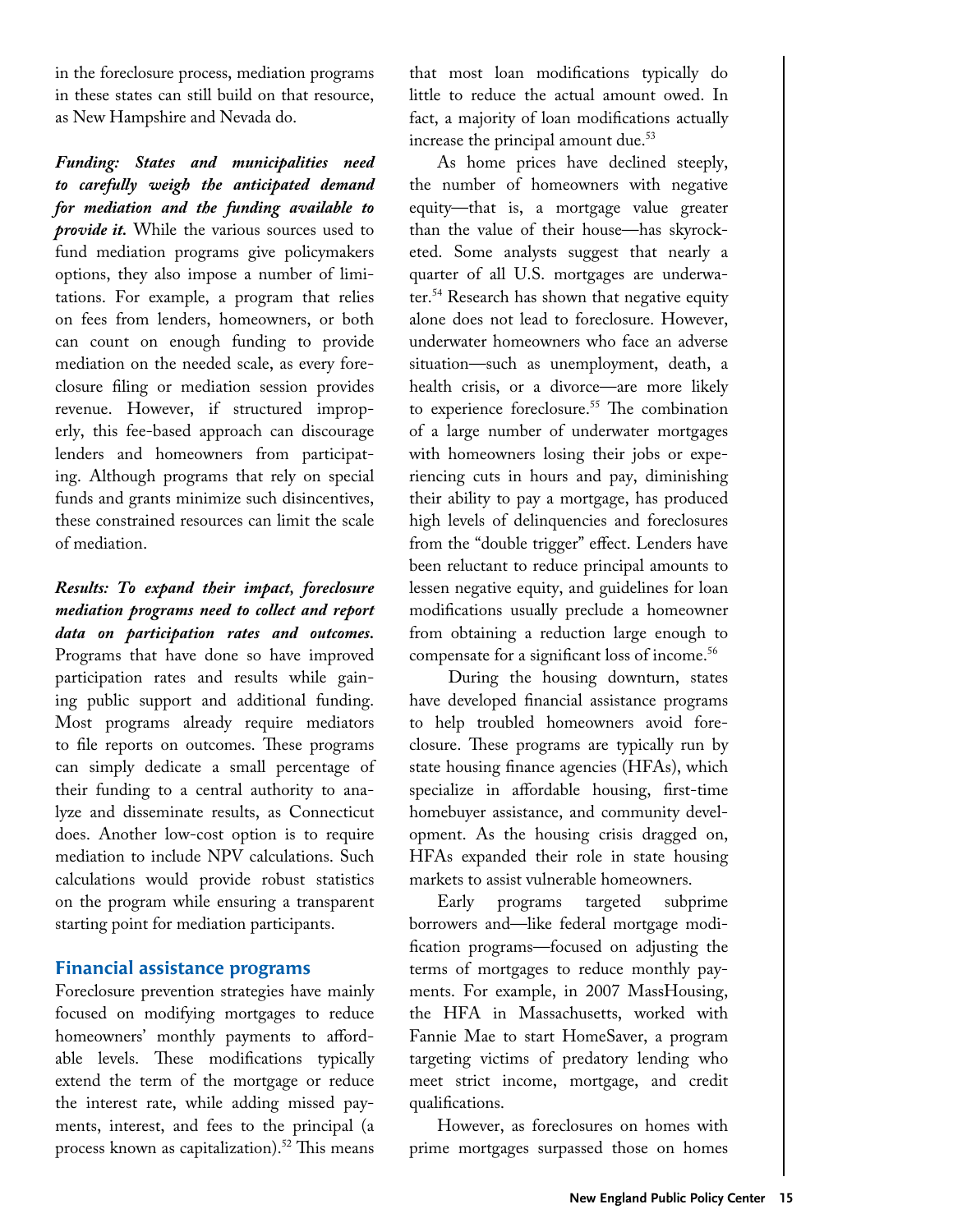#### **Table 3. State Financial Assistance Programs to Prevent Foreclosures in New England, as of 2011**

|                             | Refinancing                                                                                                                                                                                                                                                                                                                                                                                      | Mortgage assistance                                                                                                                                                                                                                                                                                                                                                         |                                                                                                                                                                                                                                                                                                                                                    |  |  |
|-----------------------------|--------------------------------------------------------------------------------------------------------------------------------------------------------------------------------------------------------------------------------------------------------------------------------------------------------------------------------------------------------------------------------------------------|-----------------------------------------------------------------------------------------------------------------------------------------------------------------------------------------------------------------------------------------------------------------------------------------------------------------------------------------------------------------------------|----------------------------------------------------------------------------------------------------------------------------------------------------------------------------------------------------------------------------------------------------------------------------------------------------------------------------------------------------|--|--|
|                             | <b>Connecticut Fair Alternative Mortgage</b><br>Lending Initiative and Education Services<br>(CT FAMLIES)                                                                                                                                                                                                                                                                                        | <b>Connecticut Emergency Mortgage</b><br><b>Assistance Program (EMAP)</b>                                                                                                                                                                                                                                                                                                   | <b>MaineHousing Home Ownership</b><br>Protection for unEmployment (HOPE)                                                                                                                                                                                                                                                                           |  |  |
| Date program<br>took effect | July 1, 2008                                                                                                                                                                                                                                                                                                                                                                                     | July 1, 2008                                                                                                                                                                                                                                                                                                                                                                | January 1, 2008                                                                                                                                                                                                                                                                                                                                    |  |  |
| Administrator               | <b>Connecticut Housing Finance</b><br>Authority (CHFA)                                                                                                                                                                                                                                                                                                                                           | <b>Connecticut Housing</b><br>Finance Authority (CHFA)                                                                                                                                                                                                                                                                                                                      | MaineHousing                                                                                                                                                                                                                                                                                                                                       |  |  |
| Program                     | 1) Refinances existing mortgage to 30-year<br>fixed-rate mortgage.<br>2) Offers a second mortgage that home-<br>owners can use to pay closing costs,<br>back taxes, and other arrearages, or to<br>reduce mortgage principal (by up to<br>\$25,000) if there is a gap between the<br>appraised home value and mortgage<br>amount.<br>3) Requires completion of a financial<br>counseling course. | 1) Assistance with monthly mortgage pay-<br>ments for up to five years for home-<br>owners facing foreclosure owing to a<br>financial hardship beyond their control,<br>as determined by CHFA.<br>2) Assistance comes as a loan to be repaid<br>as a 30-year fixed-rate mortgage.<br>3) Interest and repayment begin when<br>homeowners' financial hardship is<br>resolved. | 1) Assistance with mortgage payments<br>for up to four months to Maine<br>Housing borrowers who become<br>involuntarily unemployed.<br>2) Assistance comes as an interest-free<br>loan.<br>3) Repayment is deferred until borrowers<br>pay off the mortgage or stop using the<br>home as their primary residence.                                  |  |  |
| Homeowner<br>qualification  | 1) Delinquent on mortgage payments, or<br>anticipate becoming delinquent.<br>2) Delinguency stems from financial hard-<br>ship beyond homeowners' control.<br>3) Demonstrate that their loan payment<br>history was current for six months pre-<br>ceding the onset of their hardship.<br>4) Household income is within CHFA<br>limits.                                                          | 1) History of no more than three late mort-<br>gage payments in a 12-month period<br>over two years.<br>2) Delinquent or anticipate becoming<br>delinquent owing to financial hardship<br>beyond their control.<br>3) Demonstrate an ability to repay loan.<br>4) Mortgage is not insured by the Federal<br>Housing Administration.                                         | 1) Approved for state unemployment<br>benefits.<br>2) Any delinquency is a direct result of<br>unemployment.<br>3) Have made at least three consecutive<br>on-time mortgage payments.<br>4) Home's loan-to-value ratio $\leq 100\%$<br>5) Unavailable for any job loss protection<br>through private mortgage insurance or<br>government insurers. |  |  |
| <b>Funding</b>              | \$50 million for first mortgages from tax-<br>exempt bonds sold in 1980s, and<br>\$4 million for second mortgages from<br>the Downpayment Assistance Program<br>revolving loan fund.                                                                                                                                                                                                             | \$5 million from State Banking Fund, with<br>another \$2.5 million for debt servicing on<br>up to \$50 million in CHFA bonds.                                                                                                                                                                                                                                               | Funding allocated from Maine HOME<br>Fund on an annual basis, determined by<br>state and county unemployment.                                                                                                                                                                                                                                      |  |  |
| Reporting<br>of results     | Periodic reports to CHFA board of directors                                                                                                                                                                                                                                                                                                                                                      | Periodic reports to CHFA board of directors                                                                                                                                                                                                                                                                                                                                 | Updates to governor on request                                                                                                                                                                                                                                                                                                                     |  |  |

Source: Connecticut Housing Finance Authority and MaineHousing

with subprime mortgages, some HFAs expanded their refinancing programs to assist these borrowers.57 Only a few states, including Connecticut and Maine, went a step further to work explicitly with homeowners facing the root causes of recent foreclosures: negative equity and unemployment (see Table 3).

Such assistance can range from modifying a mortgage to provide more favorable terms to homeowners and stabilize their living situation while providing a loan to pay

down arrearages or reduce negative equity, to providing temporary assistance with mortgage payments to help homeowners overcome a short-term hardship. To provide such assistance, HFAs purchase mortgages or provide loans to homeowners directly, eliminating the need to negotiate directly with lenders.

These programs tend to require substantial funding—a significant barrier to implementation. What's more, unlike mediation programs, financial assistance programs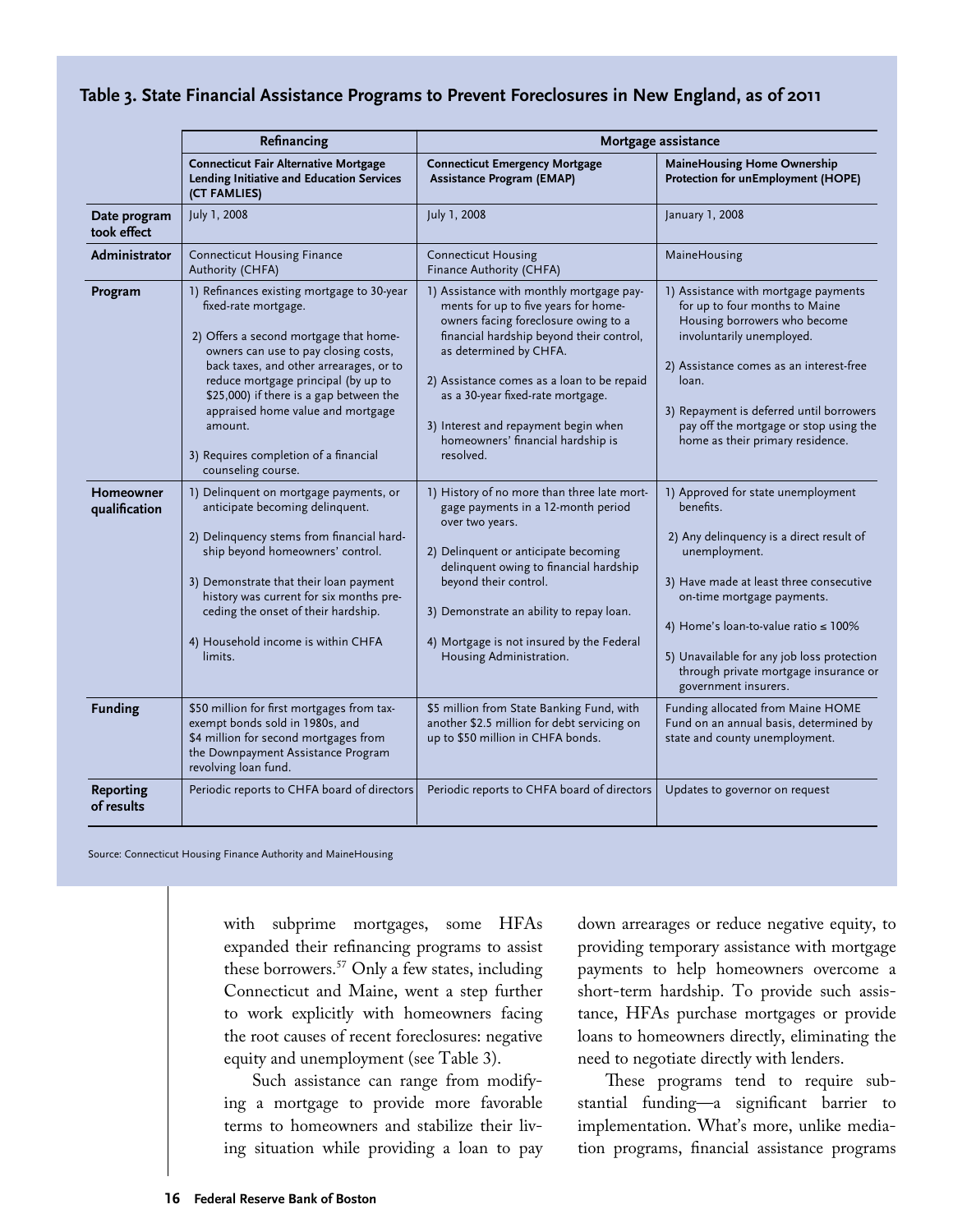focus on helping troubled homeowners deemed most likely to avoid foreclosure with assistance; that is, those borrowers who meet specific criteria or experience certain kinds of financial hardships. These programs therefore help only a select group of homeowners.

#### **Connecticut**

In 2008 Connecticut enacted aggressive legislation to mitigate the impact of foreclosures through a number of programs, including the state's mediation program.<sup>58</sup> Two major financial assistance programs emerged from An Act Concerning Responsible Lending and Economic Security (Public Act 08-176). These programs were the Connecticut Fair Alternative Mortgage Lending Initiative and Education Services (CT FAMLIES), and the Emergency Mortgage Assistance Program (EMAP).

# **Connecticut Fair Alternative Mortgage Lending Initiative and Education Services**

Originally aimed at helping homeowners with adjustable-rate mortgages (ARMs), CT FAMLIES is similar in many ways to other state-run mortgage refinancing programs. Run by the Connecticut Housing Finance Authority (CHFA), the program originally offered a 30-year fixed-rate loan to owners of primary residences who are delinquent on their ARM and meet CHFA income limits. The homeowners must complete a three-hour financial counseling class before closing on the new loan, and complete further counseling if they later become 60-days' delinquent.

However, CT FAMLIES differed from other refinancing programs at the time in that it offered a second mortgage of \$15,000 to homeowners with underwater mortgages who would normally have trouble refinancing. By helping to bridge the negative equity gap—and cover any other costs that could lead to default, such as overdue mortgage payments, fees, past-due utility bills, and taxes—CT FAMLIES allowed such homeowners to refinance and stay in their home. As prime foreclosures picked up, the CHFA expanded the program to allow homeowners

to refinance fixed-rate mortgages, and to provide assistance before they became delinquent. To bridge larger equity gaps, the CHFA also increased second mortgage loan limits to \$25,000.

HFAs typically fund their programs through tax-exempt bonds that carry restrictions. For example, such bonds may fund only first-time buyers and those who meet certain income guidelines and loan limits, and they cannot typically be used for refinancing or purchasing mortgages. However, Connecticut used unique funding sources to create a multimillion-dollar foreclosure prevention program in a time of tight budgets. The state allocated CT FAMLIES \$50 million in tax-exempt bonds from the 1980s—known as Pre-Ullman bonds which did not carry the restriction of current HFA bonds.59 This allowed the CHFA to refinance and purchase existing mortgages under looser income and loan restrictions.<sup>60</sup> The state also tapped a revolving loan fund to provide a further \$4 million for second mortgages used to bridge negativeequity problems.<sup>61</sup>

From July 1, 2008, to January 31, 2011, CT FAMLIES purchased 114 mortgages worth \$22.9 million, or an average of slightly more than \$200,000 per mortgage.<sup>62</sup> The program also provided 30 second mortgages totaling  $$384,000$ , for an average of  $$12,800$ .<sup>63</sup> The program essentially used half its funding during its first two and a half years.

The state initially relied on the Federal Housing Administration's Secure program to insure CT FAMLIES mortgages.<sup>64</sup> However, that program shut down at the end of 2008, significantly affecting the ability of CT FAMLIES to purchase mortgages. In 2009 the CHFA's board of directors authorized the agency to insure CT FAMLIES mortgages. The program purchased only 13 first mortgages and provided just 5 second mortgages during this transition period. However, later rule changes allowing the agency to refinance fixed-rate mortgages, remove the delinquency requirement for assistance, and increase second mortgages spurred a significant uptick in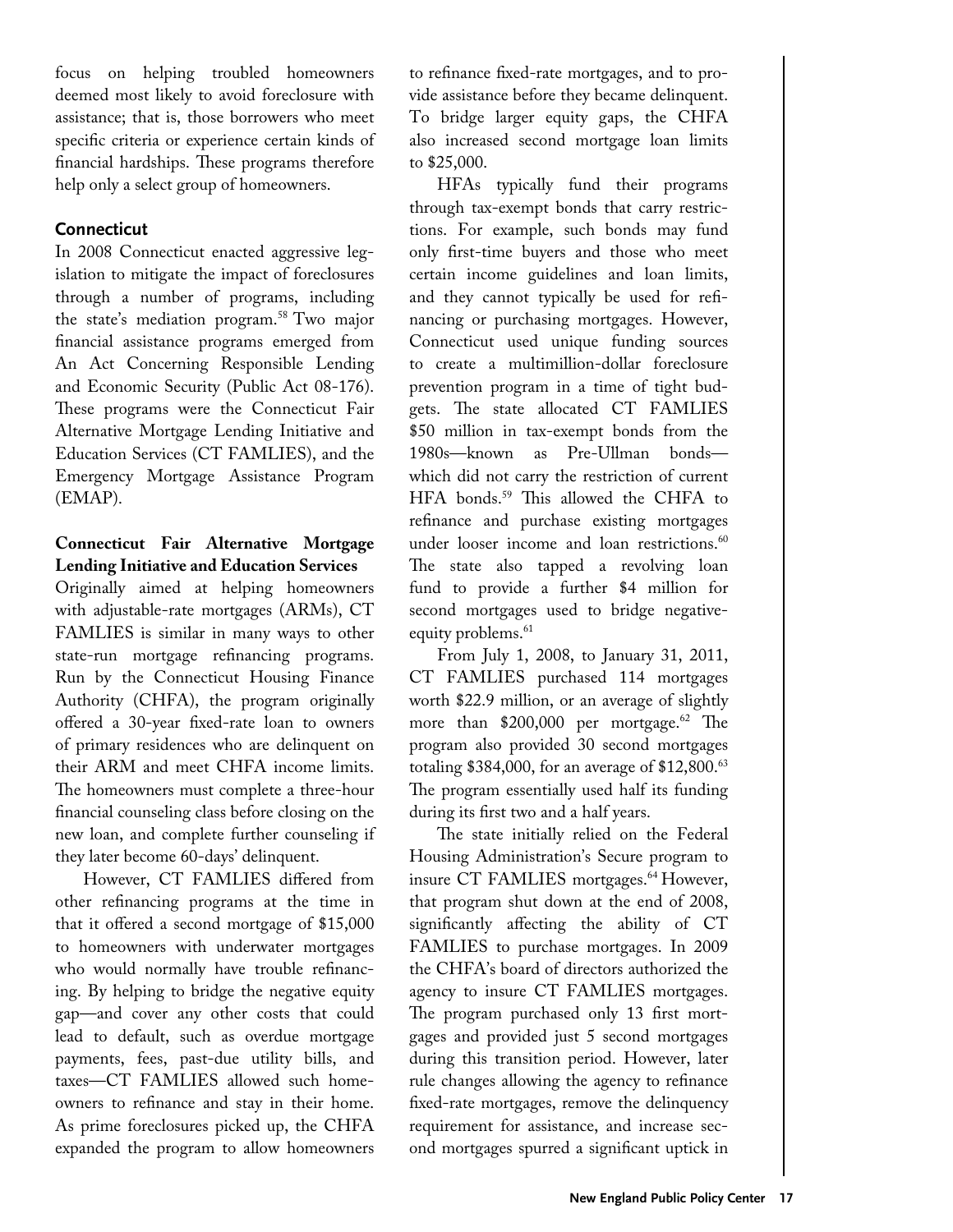activity in 2010, when the agency recorded 39 first mortgages and 11 second mortgages.

As of January 2011, another 79 mortgages totaling \$14.8 million were in the purchase pipeline. At this pace, the program could potentially commit all its funds by the end of 2011.

#### **Emergency Mortgage Assistance Program**

While CT FAMLIES was developed in response to the current housing crisis, EMAP is a revived and revamped mortgage assistance program originally created to help homeowners facing temporary financial hardship during the housing downturn in the early 1990s. The program was not funded from 1995 until 2008, when the Connecticut legislature refunded the program through Public Act 08-176.

EMAP now provides temporary assistance with monthly mortgage payments for up to five years to eligible homeowners who are facing foreclosure owing to financial hardship due to circumstances beyond their control. These can include a significant reduction in household income or an increase in expenses, as determined by CHFA.<sup>65</sup> As with CT FAMLIES, homeowners who anticipate becoming delinquent are eligible for EMAP. To receive assistance, homeowners must have a good credit history prior to their hardship, have made regular mortgage payments in the past, and show the ability to repay assistance in the future.<sup>66</sup>

Connecticut provided \$7.5 million from the State Banking Fund to revive the program—the same source used to fund the state's foreclosure mediation program. Of this amount, the state earmarked \$5 million for a revolving loan fund to provide assistance to homeowners. This assistance comes in the form of a 30-year fixed-rate mortgage to be repaid when the homeowners' financial condition improves or the house is sold. Homeowners who receive assistance are evaluated annually to determine whether they need continued assistance or if repayment should begin. The state allocated the remaining \$2.5 million for debt service payments to the state treasurer, so CHFA could issue up to \$50 million in bonds to keep the revolving

loan fund capitalized.<sup>67</sup>

When the program resumed in 2008, EMAP defined financial hardship strictly: homeowners needed to have lost 25 percent of their income to qualify. Only 6.7 percent of applicants (36) were approved for assistance the first year. It quickly became apparent that a modest drop in income or a steep increase in housing expenses could lead to delinquency. Thus, in July 2009, the state loosened the restrictions to allow the CHFA to determine whether a financial hardship was the cause of a mortgage delinquency, including an unanticipated rise in housing expenses. The application approval rate rose to 17.6 percent over the next 12 months, and the number of loans quadrupled to 156.<sup>68</sup> As of January 31, 2011, EMAP had received 2,500 applications and made 342 loans.<sup>69</sup>

Among these borrowers, 41 did not need assistance with monthly payments: instead they used the funds to make their mortgage current, averaging \$28,385 per loan. Another 183 homeowners received monthly mortgage assistance averaging \$940 a month, and an initial disbursement averaging \$20,204 to bring their mortgage current. After the annual recertification of 108 homeowners receiving monthly assistance, 68 saw their monthly assistance fall by an average of \$303, 25 saw their assistance increase by an average of \$216, eight began repaying their EMAP loans, and seven no longer required assistance but have not yet begun to repay their loan.

#### **Maine**

As the recession hit Maine and the state's employment situation deteriorated, Maine-Housing, the state HFA, saw a rise in delinquencies owing to job loss and responded by creating the Home Ownership Protection for unEmployment (HOPE) program in January 2008. Modeled on North Carolina's Home Saver Program, Maine HOPE provides assistance for up to four monthly mortgage payments, including taxes and insurance, to MaineHousing borrowers whose delinquency is the direct result of involuntary unemployment.<sup>70</sup>

To qualify, homeowners also need to have received state approval for unemployment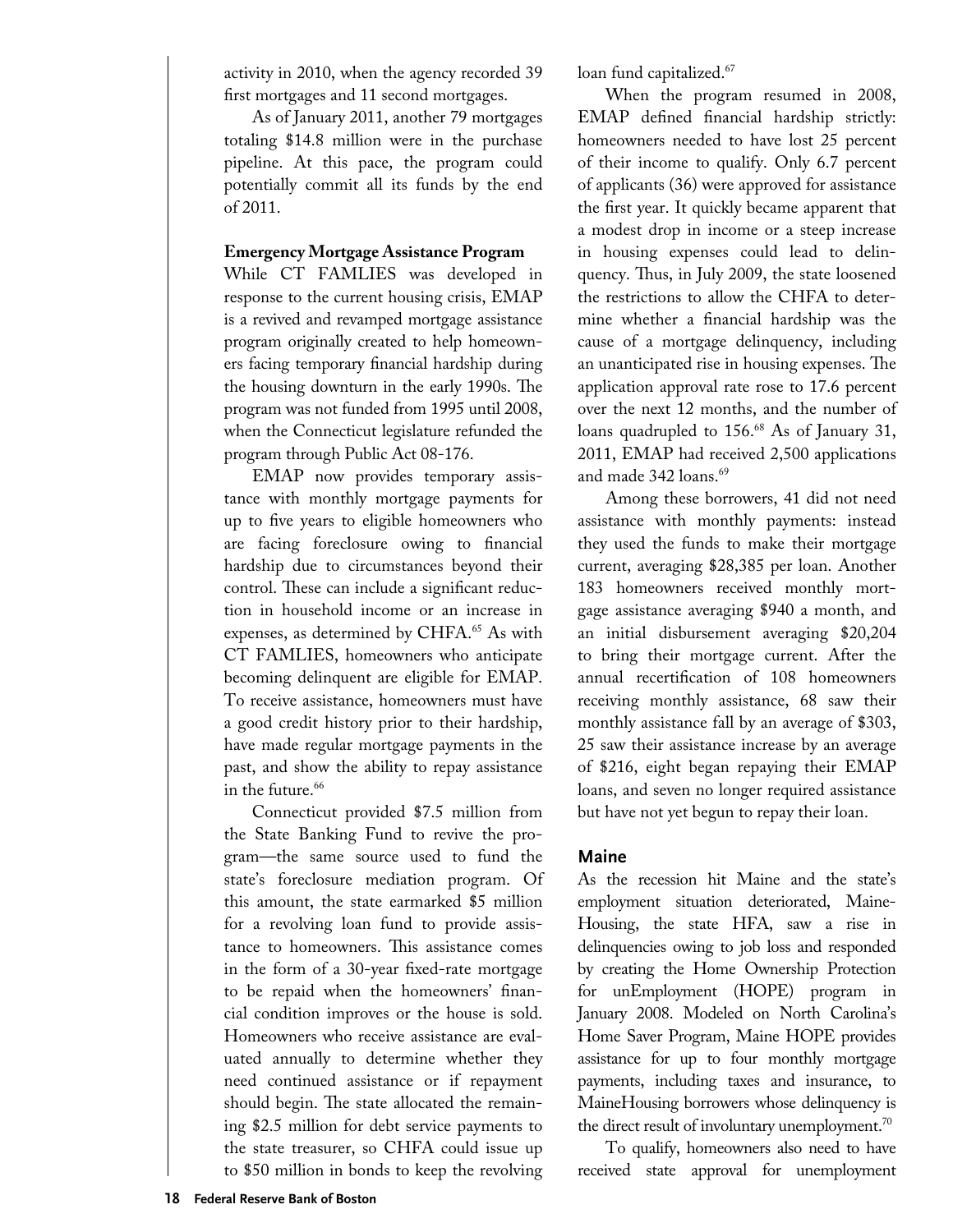benefits, among other requirements (see Table 3). The program also essentially bars underwater homeowners by restricting assistance to those whose home has a loan-to-value ratio of less than 100.71 This means Maine HOPE could potentially exclude the homeowners most likely to default on their mortgage: those subject to the "double trigger" effect.

Like other financial assistance programs, Maine HOPE relies on a unique funding source, the Housing Opportunities for Maine (HOME) Fund. To finance Maine's affordable housing initiatives, the legislature created the HOME Fund in 1983 by doubling the real estate transfer tax and dividing its revenues between the state's general fund and the HOME Fund.<sup>72</sup> MaineHousing used this funding to allow Maine HOPE to help MaineHousing borrowers survive tough economic times. Exact funding for the program is determined annually, based on the state and county employment situation.

Assistance comes in the form of an interest-free mortgage to be paid back when the primary mortgage matures or the homeowner sells the house. As of the end of 2010, Maine HOPE had assisted 257 borrowers with an average loan of \$3,150. Nearly 232 borrowers—90 percent of those who received assistance—have resumed mortgage payments and avoided foreclosure.<sup>73</sup>

#### **Financial assistance summary**

By targeting a specific group of vulnerable homeowners, financial assistance programs directly help those borrowers most likely to be foreclosed upon in the current housing market. These programs circumvent the challenge of negotiating with lenders by purchasing mortgages or providing assistance directly to homeowners. Financial assistance programs can adjust the mortgage terms to make them more affordable to struggling homeowners while providing additional funding to allow those experiencing temporary hardship to get back on their feet. Although limited in number, financial assistance programs in New England provide key insights into effective foreclosure prevention strategies.

*Intervention: Allow homeowners to apply for assistance before they become delinquent, to stop preventable foreclosures while preserving the program's funding.* As with mediation, the key to preventing foreclosures is assisting borrowers as early as possible. Changes that allowed CT FAMLIES and EMAP to assist borrowers at risk of becoming delinquent have enabled these programs to help even more homeowners. Assisting borrowers before delinquency can also mitigate the long-run costs of the program, as getting to borrowers in more manageable financial conditions will require less financial assistance to get them back on sound footing.

*Flexibility: Enable financial assistance programs to be flexible in responding to the causes of foreclosures.* EMAP's initial strict incomeloss provision of 25 percent was a major barrier to providing assistance to homeowners experiencing less severe but still serious financial hardship. Similarly the focus of CT FAMLIES on refinancing ARMs proved too narrow, as foreclosures on homes with fixed-rate mortgages soared. The flexibility built into these programs enabled them to adapt to the changing causes of foreclosure and assist troubled homeowners to avoid foreclosure.

*Administration and results: The on-theground knowledge and ability of state HFAs to track results has allowed assistance programs to respond to the changing needs of the most vulnerable homeowners.* By relying on established players in state housing and mortgage markets, financial assistance programs can monitor economic conditions closely, assess the challenges borrowers face, and determine the best course of action.

*Challenge of funding: Although financial assistance programs have many positive attributes, states that lack unique funding sources are unlikely to create such programs in the current environment of fiscal austerity.* The few states that have enacted financial assistance programs have tapped unique funding sources,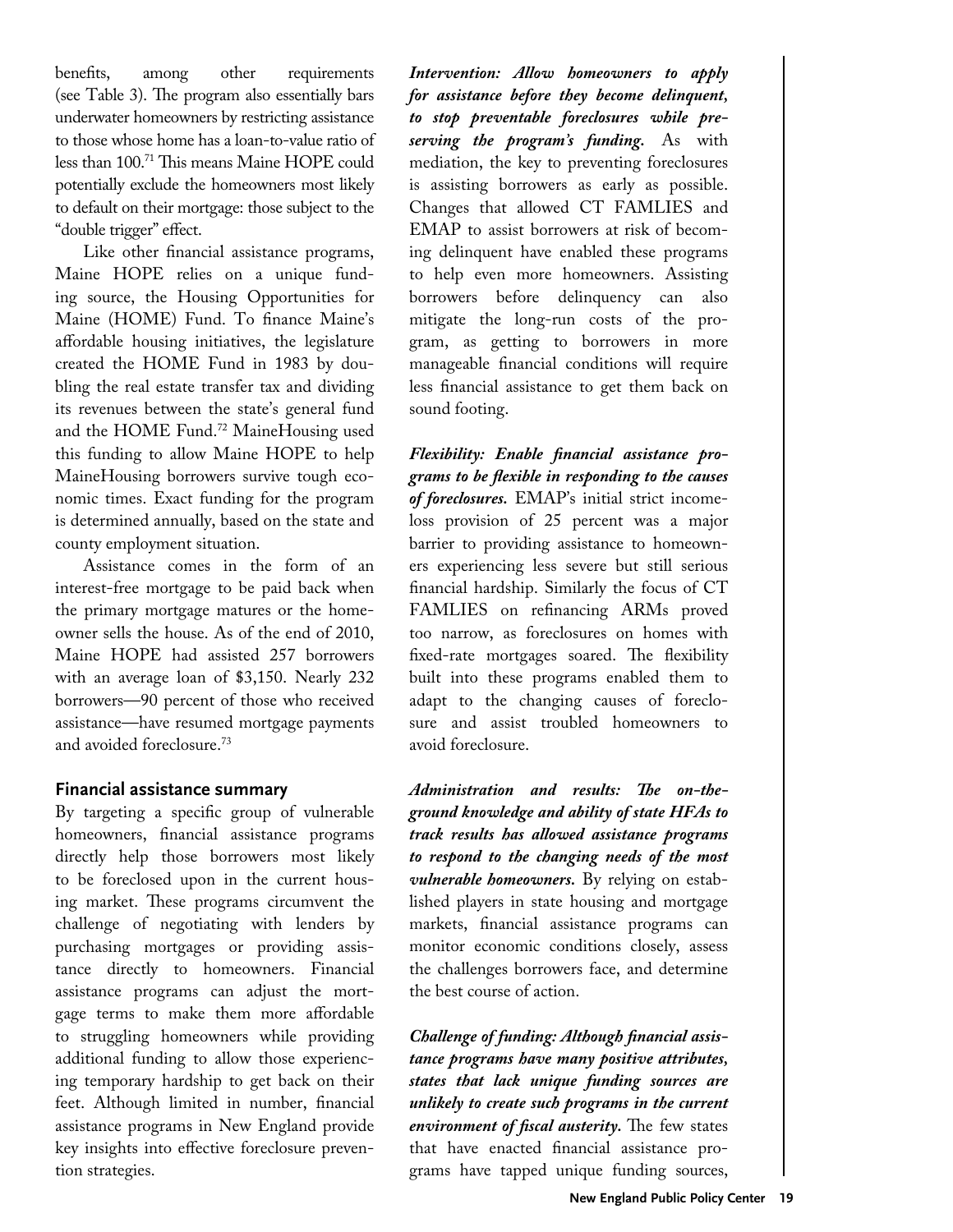such as the Maine HOME Fund and the Connecticut State Banking Fund. Although homeowners typically repay mortgage assistance over time, the initial challenge of providing funding for assistance programs has tended to outweigh their benefits. However, the federal government has shifted tactics in trying to prevent foreclosures, and is now providing funding directly to states to develop or sustain financial assistance programs, a move that may mitigate some of the concerns with implementing such policies (see Box 3).

# **Overall lessons for effective foreclosure prevention**

The length and depth of the U.S. housing crisis has posed a broad set of challenges for policymakers. After a surge in subprime foreclosures in 2006, home foreclosures continue to weigh heavily on the housing market and affect the nation's economic recovery nearly five years later. With high rates of foreclosures expected to persist for at least several years, policymakers continue to look for solutions to this pervasive and corrosive

# **Box 3 Federal funding supplementing state mortgage assistance programs?**

The federal government created two programs that provide funding directly to state HFAs, to help them develop foreclosure prevention programs or maintain financial assistance programs.

#### **Hardest Hit Fund**

To assist families in states hit hard by the housing and economic downturn, the Obama administration created the Housing Finance Agency Innovation Fund for the Hardest Hit Housing Markets (HHF) in February 2010. HHF provides \$7.6 billion to HFAs in 18 states and the District of Columbia to design innovative, locally targeted foreclosure prevention programs. The hardest-hit states are those with unemployment rates at or above the national average, or whose housing prices have fallen more than 20 percent in the housing downturn.

With one of the nation's highest unemployment rates, Rhode Island received \$80 million from HHF to develop a program administered by Rhode Island Housing. The agency created a mortgage assistance program for low- and moderate-income homeowners who experience financial hardship as result of unemployment or an unforeseen rise in expenses.<sup>D</sup>

#### **Emergency Homeowners' Loan Program**

To assist unemployed homeowners in the 32 states not covered by HHF, the Dodd-Frank Wall Street Reform and Consumer Protection Act of 2010 allocated \$1 billion to the U.S. Department of Housing and Urban Development (HUD) to develop the Emergency Homeowners' Loan Program (EHLP). EHLP provides up to a \$50,000, or up to 24 months of assistance, in the form of an interest-free loan to homeowners who experience a 15 percent or greater drop in income and are at risk of foreclosure.

HUD will provide assistance to homeowners relative to their state's share of unemployed homeowners, with homeowners in the five New England states eligible for assistance of up to \$122 million.<sup>E</sup> In a limited number of cases, states with programs substantially similar to EHLP have received funding to provide emergency loans to borrowers and cover the cost of program administration. Connecticut—one of only five states to receive such funding—received \$32.9 million to administer its own EHLP loans because EMAP is similar to EHLP.<sup>F</sup> Assuming similar need for EHLP loans to that of EMAP loans, the EHLP assistance could potentially help nearly 820 troubled homeowners.G

As HHF and EHLP are both in their early stages, the extent to which these programs will meet the demand for mortgage assistance across the states or supplement existing state mortgage assistance programs remains unclear. However, experience with Connecticut's EMAP program suggests that EHLP's strict income-loss provision may prevent states from assisting homeowners whose temporary financial hardship is not severe enough to qualify them but large enough to push them into delinquency. This shortcoming may be especially troublesome in states without a broader emergency assistance program, such as EMAP, to fall back on.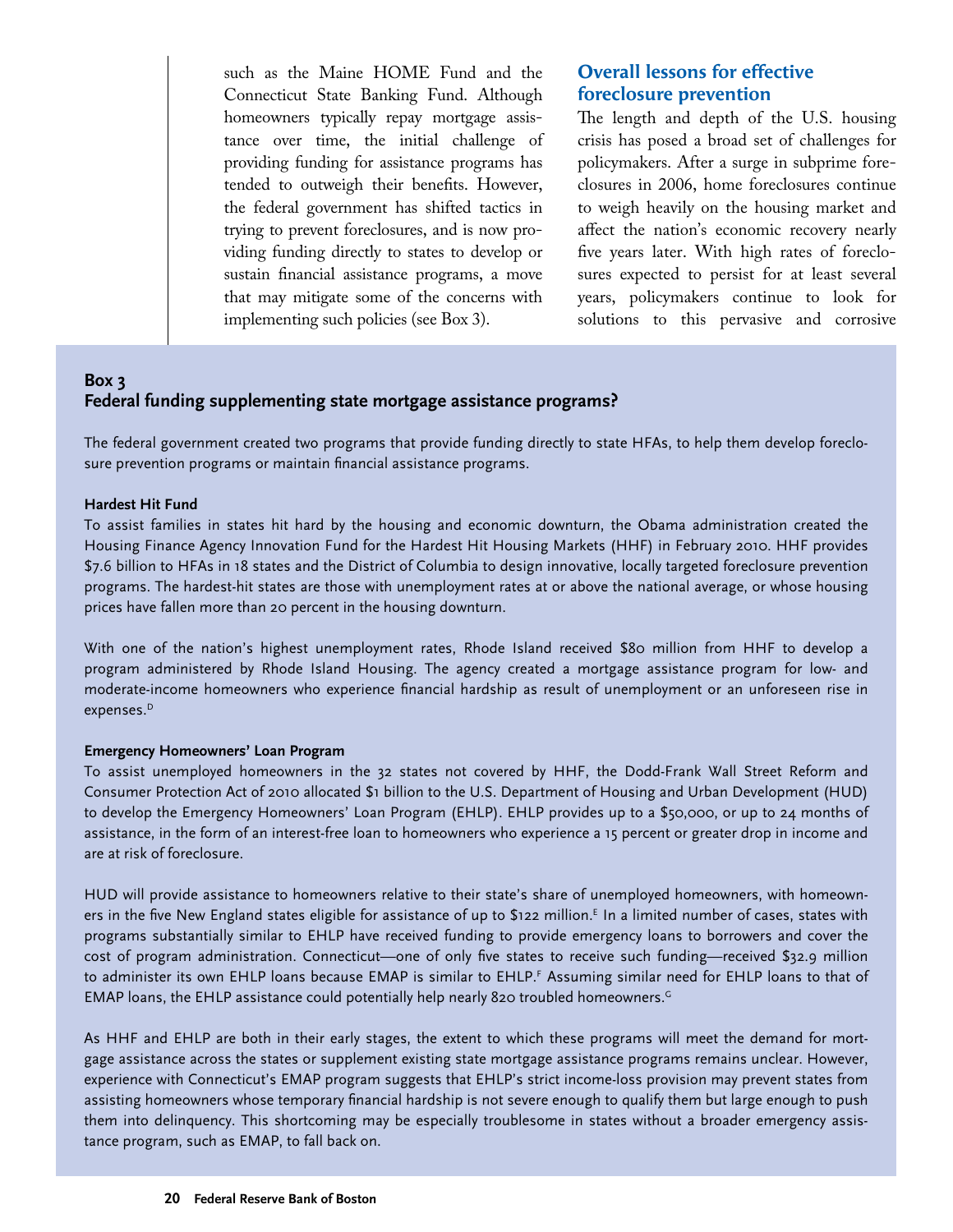challenge. However, the economic downturn has left states with few resources to tackle the problem.

The most well-known efforts to prevent foreclosures have come at the federal level, as leaders have grappled with the changing scope of the crisis. However, while well intended, these efforts have fallen far short of the level needed, and have failed to curb the adverse effects of foreclosures on homeowners, lenders, communities, and local and state governments.

To further stem the foreclosure tide, many states have implemented their own prevention programs to help homeowners navigate the complicated and often convoluted foreclosure process, break down barriers to communication between homeowners and lenders, and target those most likely to face foreclosure. These programs provide important lessons for policymakers and administrators who create or oversee foreclosure prevention programs.

**Intervene early.** A key step in any successful foreclosure prevention strategy is reaching homeowners as early as possible. In the case of mediation, this means contacting homeowners when a foreclosure complaint is filed and facilitating conversations between lenders and borrowers early and often. Such efforts shepherd preventable foreclosures out of the pipeline, mitigating concerns about prolonging the foreclosure process.

Financial assistance programs should similarly allow homeowners to apply before their situation becomes dire. Adhering to that principle has allowed Connecticut's CT FAMLIES and EMAP to assist troubled homeowners before they no longer qualify for help while reducing the assistance they need to get back on their feet. *Overall, by intervening early, prevention programs give homeowners, lenders, mediators, and HFAs time to explore alternatives to foreclosure, ultimately leading to better outcomes.* 

**Maximize participation.** Experience with mediation programs clearly shows that

successful policy prescriptions, such as optout provisions and automatic enrollment for homeowners and the threat of judicial oversight for lenders, bring homeowners and lenders to the negotiating table to find alternatives to foreclosure. In designing financial assistance programs, policymakers need to understand the circumstances that lead to delinquency and foreclosure. For example, a state seeking to provide mortgage assistance may want to evaluate the extent to which severe income shocks—as opposed to more modest shocks or rising housing expenses are leading to foreclosures, before setting strict income-loss provisions, as Connecticut did with EMAP. *To succeed, foreclosure prevention efforts must avoid creating barriers or disincentives to participation, and maximize the number of cases in which homeowners and lenders consider alternatives to foreclosure.* 

**Tap existing expertise.** Given severe budget constraints, states have relied on existing resources to implement and administer their foreclosure prevention programs. Mediation programs have taken advantage of the judiciary's role in the foreclosure process, for example, while financial assistance programs have capitalized on the expertise of state HFAs in mortgage markets. *Such efficient use of resources can help states launch effective programs quickly.*

**Weigh funding strategies carefully.**  Foreclosure prevention programs that have emerged during today's housing downturn have relied on nontraditional funding sources, allowing states to take aggressive action despite severe budget constraints. For example, New England states have relied on lender fees, special funds, and public and private grants to implement an array of mediation and financial assistance programs. *States and municipalities looking to develop or expand foreclosure prevention programs should carefully consider the benefits and costs of using a variety of funding options. These include the possible adverse incentives created by levying fees on homeowners and lenders, limits*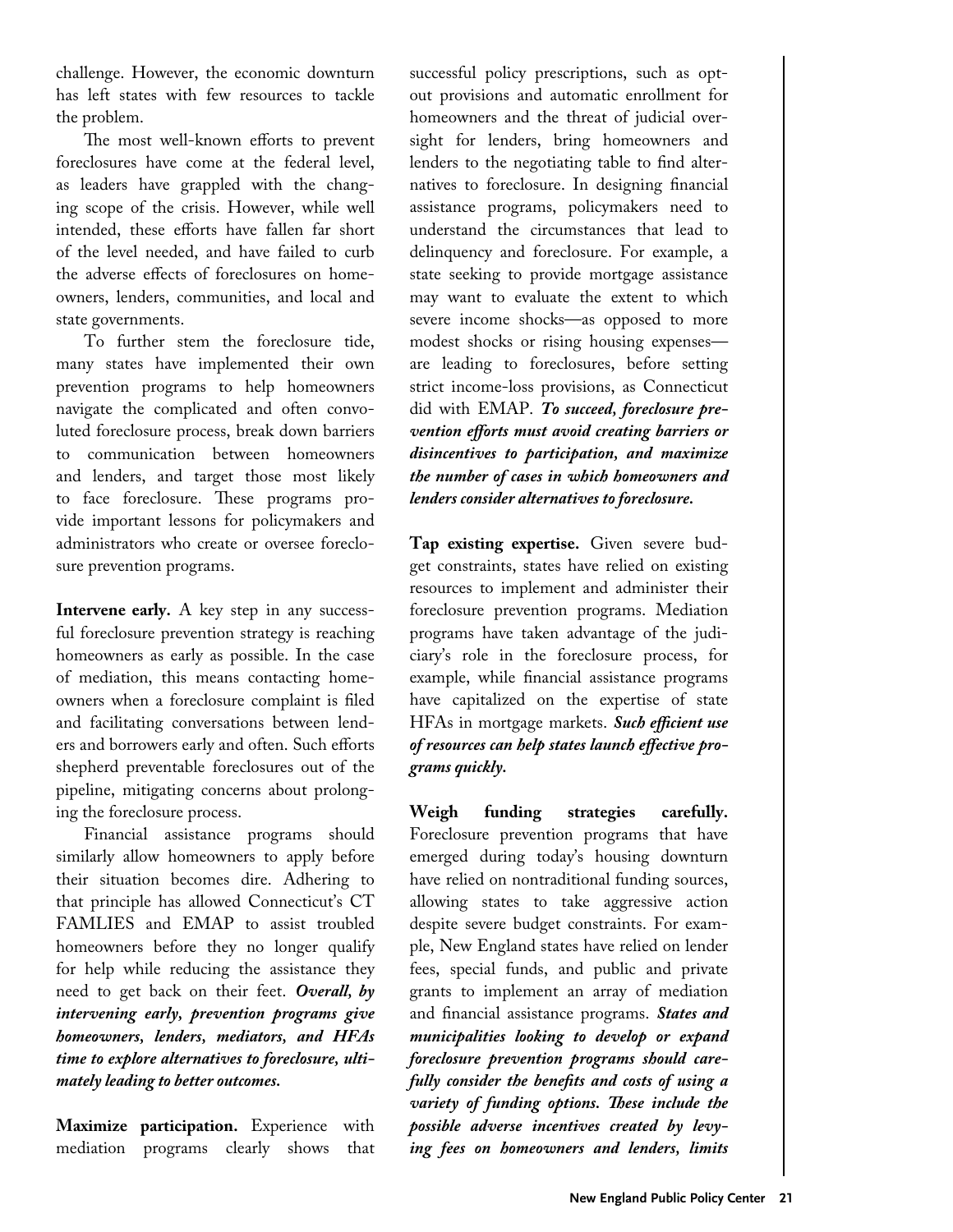*on program scale or design imposed by special funds and grants, and the availability of federal funding to supplement existing programs or create new ones.*

**Collect information and analyze results.** Foreclosure mediation and financial assistance programs tend to be little understood. To quell concerns and gain public support, policymakers must provide concrete evidence of these program's effectiveness. Moreover, even the best-designed and implemented foreclosure prevention programs face unforeseen hurdles. Concrete evidence of their strengths and shortcomings, such as those provided by Connecticut's mediation and financial assistance program, can spur policymakers and administrators to make changes that produce better outcomes and lead to additional funding. *Devising clear metrics for evaluating the success of foreclosure prevention programs and an effective strategy for collecting and analyzing information on their outcomes—is essential to overcoming challenges.* 

With the scale of foreclosures expected to remain at elevated levels, the need for an effective policy response remains urgent. Given tight fiscal conditions, policymakers will have to make tough decisions regarding the best options for addressing the challenges posed by foreclosures. By developing programs to find alternatives to preventable foreclosures, policymakers can attempt to mitigate some of the challenges foreclosures pose for homeowners, lenders, communities, and government. The policies reviewed here provide lessons that can help them design, implement, and administer successful programs. By applying these lessons—whether to mediation, financial assistance, or other foreclosure prevention programs—new and existing policies will be able to overcome many of the initial challenges that have hampered such efforts in the past and have a greater impact against the tide of foreclosures.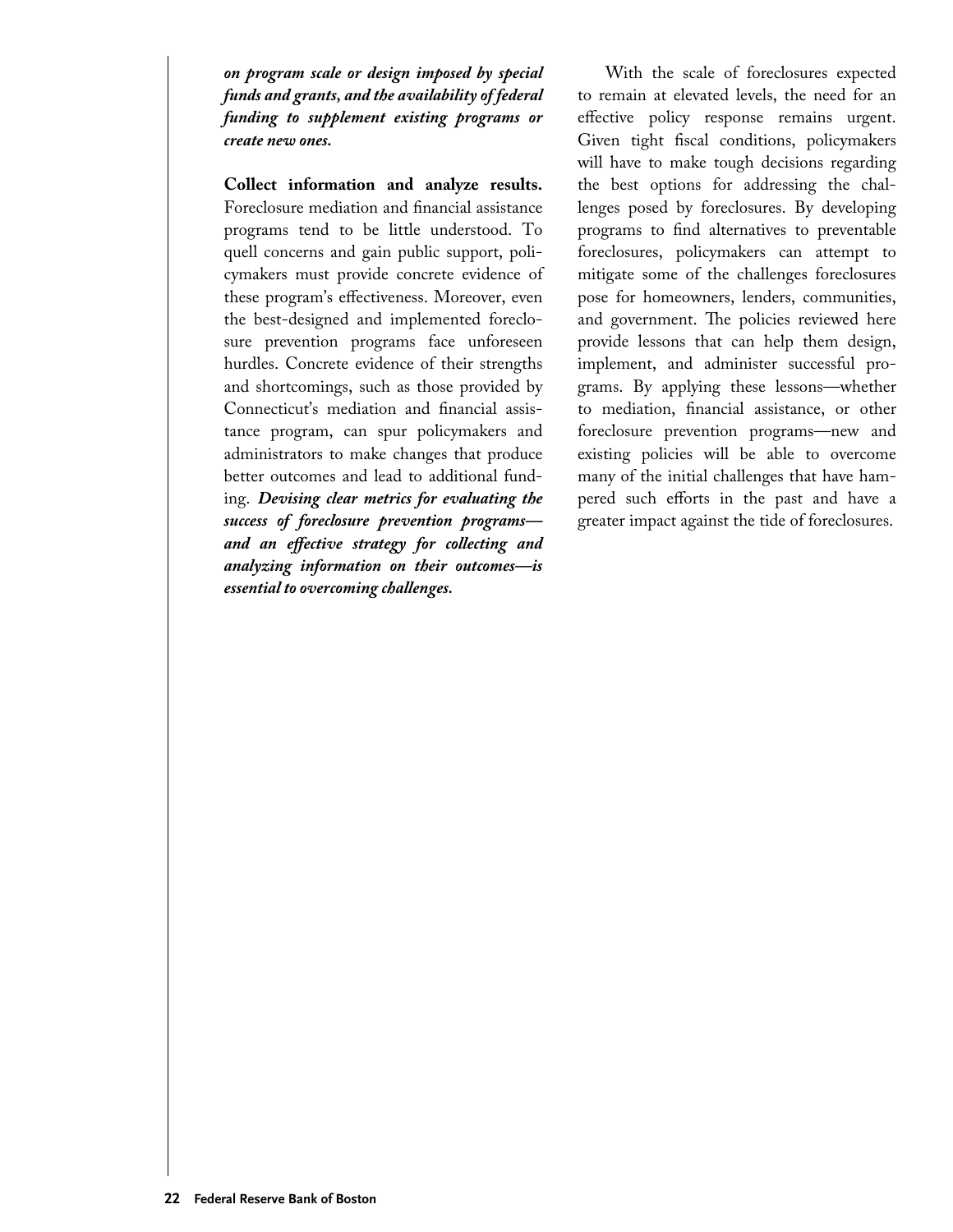# **Endnotes**

- <sup>1</sup> In this report, "lenders" refers to entities with authority to modify the terms of mortgages, including banks and
- $^2$  For a glossary of foreclosure terms and government programs mentioned in this report, see Appendix A.
- <sup>3</sup> Eric S. Rosengren, "Asset Bubbles and Systemic Risk," remarks to the Global Interdependence Center's Conference on Financial Interdependence in the World's Post-Crisis Markets, Philadelphia, March 3, 2010.
- <sup>4</sup> Realty Trac, "Record 2.9 Million U.S. Properties Receive Foreclosure Filing in 2010 Despite 30-Month Low In December," January 12, 2011.
- <sup>5</sup> Sarah Bloom Raskin, "Problems in the Mortgage Servicing Industry," remarks to the National Consumer Law Center's Consumer Rights Litigation Conference, Board of Governors of the Federal Reserve System, Boston,
- <sup>6</sup> Congressional Oversight Panel, *December Oversight Report: A Review of Treasury's Foreclosure Prevention Programs*, December 14, 2010.
- <sup>7</sup> The report also identifies a number of other potential problems that would explain HAMP's shortcomings. These include the role of second mortgages; barriers that prevent homeowners from receiving modifications, such as unemployment and negative equity; and a failure to collect and analyze data that would explain HAMP's shortcomings.
- <sup>8</sup> For an overview of state foreclosure prevention programs, see National Governors Association, "States' Foreclosure Response," http://www.nga.org/center/foreclosures.
- <sup>9</sup> Kai-yan Lee, "Foreclosure Prevention and Intervention Efforts in New England," *New England Community Developments*, 2007 (4), Federal Reserve Bank of Boston.
- <sup>10</sup> The data presented in this section are derived from the Mortgage Bankers Association's National Delinquency Survey. As of 2010:Q4, this data covered about 44 million first-lien mortgages on one- to four-unit residential properties. Based on analysis of Census Bureau and other industry data, the National Delinquency Survey is estimated to cover around 85 to 88 percent of the approximately 50 million loans outstanding in the market. Therefore, the information presented here is likely to understate the actual number of foreclosures. However, this data does allow for comparison of the scale of foreclosures across states. For further information on the National Delinquency Survey, see http:// www.mbaa.org/ResearchandForecasts/ProductsandSurveys/
- $11$  For a discussion of the effects of foreclosure on families, see G. Thomas Kingsley, Robin Smith, and David Price, "The Impacts of Foreclosure on Families and Communities," Washington, DC: Urban Institute, May 2009; and Danne E. Davis and Minsun Shin, "The Lives of Sesame Street: The Impact of Foreclosure on Young Children and Families," *Contemporary Issues of Early Childhood* 10(2) (2009): 182–184.
- <sup>12</sup> For a summary of the effects of foreclosures on lenders, see "Lenders' Cost of Foreclosure," Washington, DC: Mortgage Bankers Association, Congressional Education Series Briefing, May 28, 2008.
- <sup>13</sup> For information on the effects of foreclosures on neighborhoods, see *REO & Vacant Properties: Strategies for Neighborhood Stabilization*, Federal Reserve Banks of Boston and Cleveland and the Federal Reserve Board, September 2010.
- <sup>14</sup> For a discussion of the effects of foreclosure on state and local governments, see William C. Apgar, Mark Duda, and Rochelle Nawrocki Gorey, "The Municipal Costs of Foreclosures: A Chicago Case Study," Minneapolis: Homeownership Preservation Foundation, February 27, 2005.
- <sup>15</sup> Preventable foreclosures are those foreclosures that can potentially be stopped through some alternative agreement. While not all foreclosures are preventable there is no exact definition of a preventable foreclosure. Some foreclosure prevention program explicitly target troubled homeowners that meet certain criteria as they believe with some assistance these foreclosures can be prevented. Examples of such are homeowners who become delinquent due to a temporary financial hardship beyond their control who could avoid foreclosure with limited financial assistance. Other preventable foreclosures can include situations where a homeowner and lender can find an agreement mutually beneficial to both parties. Sometimes a simple miscommunication between lenders and homeowners in the foreclosure process can be resolved by a conversation. Foreclosure prevention programs attempt to identify preventable foreclosures and facility alter-
- $16$  For examples of the barriers facing homeowners, see William N. Lund, "Periodic Foreclosure Report Pursuant to PL 2009, Ch. 402," Gardiner: Maine Bureau of Consumer Credit Protection, October 15, 2010.
- <sup>17</sup> J. Michael Collins and Maximillian D. Schmeiser, "Estimating the Effects of Foreclosure Counseling for Troubled Borrowers," Center for Financial Research, Federal Deposit Insurance Corporation, working paper no. 2010-06, June 2010.
- <sup>18</sup> For a list of state and local foreclosure mediation programs, see Court ADR Resource Center's Foreclosure Mediation Program Models, at http://courtadr.org/ files/ForeclosureMediationProgramModels.pdf; and the U.S. Department of Justice, Access to Justice Initiative, "Emerging Strategies for Effective Mediation Programs," http://www.justice.gov/atj/effective-mediation-prog-
- strategies.pdf. 19 Providence created its mediation program by passing a city ordinance. In Rhode Island, Cranston and Warwick later adopted similar ordinances. This report focuses on the Providence program.
- <sup>20</sup> Although these programs are automatic in essence, mediation is not automatically scheduled. If homeowners do not respond to the foreclosure complaint, they waive their right to mediation and judgment proceeds.
- <sup>21</sup> In Vermont, mortgages subject to HAMP are eligible for mediation. Such mortgages are backed by Fannie Mae or Freddie Mac, or serviced by a lender participating in HAMP. A majority of mortgages qualify. HAMP also requires that qualifying mortgages apply to one- to four-unit homes that serve as homeowners' primary residence; that the homeowners received their mortgage on or before January 1, 2009; that their principal, interest, taxes, insurance, and homeowners' association dues total more than 31 percent of pre-tax monthly income; and that they owe \$729,750 or less on their first mortgage for a one-unit property (limits are higher for two- to four-unit properties).
- <sup>22</sup> Although definitions vary from state to state, "good faith" generally means that all parties comply with a mediator's requests in the allotted timeframe, provide information that is correct to the best of their knowledge, and do not intentionally delay or disrupt the mediation process.
- <sup>23</sup> If loan servicing agreements or mortgage-backed securities (which pool mortgages, a process known as securitization) prohibit modifications, Vermont requires lenders to provide a copy of the agreement. Recent research has shown that securitization may not be impeding modifications as much as previously thought, given that modification rates for securitized and non-securitized mortgages are similar. See Sumit Agarwal, Gene Amromin, Itzhak Ben-David, Souphala Chomsisengphet, and Douglas D. Evanoff, "Market-Based Loss Mitigation Practices for Troubled Mortgages Following the Financial Crisis," Federal Reserve Bank of Chicago, WP 2011-03, 2011.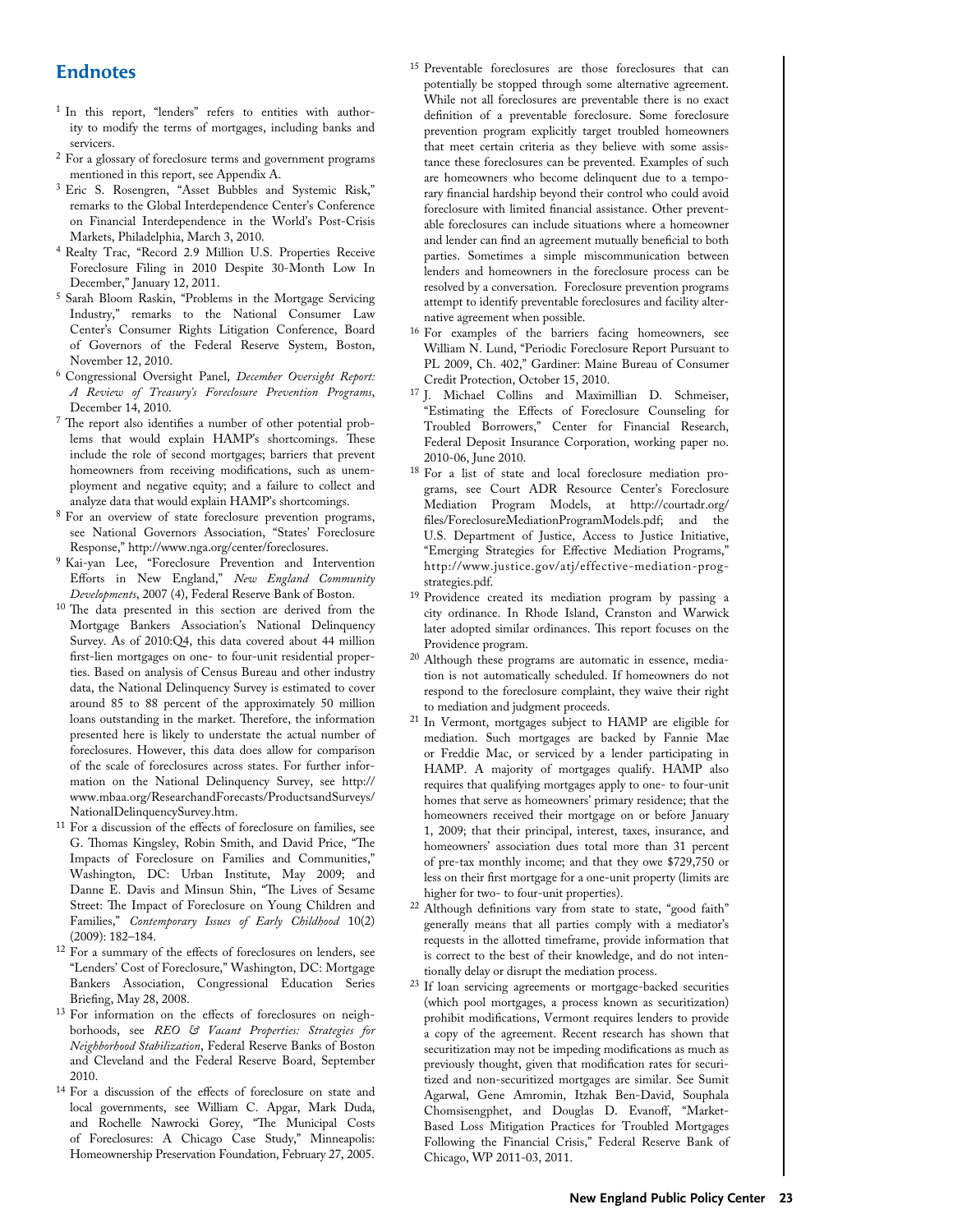- <sup>24</sup> For an example of the inputs that NPV calculations require and how they work, see the Federal Deposit Insurance Corporation's NPV worksheet, http://www.fdic.gov/
- $25$  Other programs, such as the one in Philadelphia, hold a preliminary meeting to allow homeowners and lenders to work out a solution before they advance to third-party mediation.
- <sup>26</sup> In New Hampshire, if borrowers are granted an injunction to dispute a foreclosure, the judge can refer both the borrowers and lender to the mediation program.
- <sup>27</sup> Twenty states are considered judicial foreclosure states, while 29 plus the District of Columbia are considered nonjudicial. Some states offer both judicial and non-judicial foreclosure, but they are typically assigned to the category that represents the majority of their foreclosures. Only North Carolina is not usually classified as either foreclosure regime, as its foreclosure procedure can have elements of both.
- <sup>28</sup> Maine Judicial Branch, Foreclosure Diversion Program, *Report to the Joint Standing Committee on Insurance and Financial Services*, 125th Legislature, February 7, 2011.
- <sup>29</sup> This design may be intentional, as funding for the program is limited, as discussed later in this report.
- <sup>30</sup> According to the Providence recorder of deeds, only one lender has paid a fine, and another is in litigation with the city over payment. E-mail correspondence with John A. Murray, recorder of deeds for the City of Providence, April 11, 2011.
- <sup>31</sup> For more information on Nevada's Foreclosure Mediation Program, visit the website at http://www.nevadajudiciary. us/index.php/foreclosuremediation.
- <sup>32</sup> For a discussion of state foreclosure laws and mediation programs, see Andrew Jakabovics and Alon Cohen, *It's Time We Talked: Mandatory Mediation in the Foreclosure Process*, Washington, DC: Center for American Progress, June 2009.
- <sup>33</sup> Alon Cohen and Andrew Jakabovics, *Now We're Talking: A Look at Current State-Based Foreclosure Mediation Program and How to Bring Them to Scale*, Washington, DC: Center
- <sup>34</sup> Eric J. Johnson and Daniel Goldstein, "Do Defaults Save Lives?," Science 21(302) (2003): 1338–1339.
- <sup>35</sup> Brigitte C. Mandrain and Dennis Shea, "The Power of Suggestions: Inertia in 401(k) Participation and Savings Behavior," *Quarterly Journal of Economics* 116(4) (2001):1449–1187.
- <sup>36</sup> Anthony Klan, "States Try to Force Mortgage Workouts," *Wall Street Journal*, December 31, 2010.
- <sup>37</sup> The most common argument from lenders against foreclosure mediation programs is that mediation will further delay the foreclosure process. A prolonged process not only costs lenders missed mortgage payments, but the occupants' desire and ability to maintain the property while in foreclosure may be limited, so its value may deteriorate further. As the property is declining in value and delayed from returning to productive use, many of the negative side effects on communities may be exacerbated, making it difficult to sell the home when the foreclosure is completed. 38 Thomas J. Fitzpatrick IV and Joseph C. Ott, "Ohio and
- Pennsylvania: Two Approaches to Judicial Foreclosure Alternatives," *CR Report*, Federal Reserve Bank of Cleveland, Fall 2010. This estimate does not control for other factors that may affect the length of foreclosure proceedings.
- <sup>39</sup> The Providence program does have a 60-day timeline to ensure compliance with state foreclosure statutes.
- <sup>40</sup> Although Vermont has the longest mediation timeframe, it is the state's right-of-redemption period, during which borrowers can stop a foreclosure by paying off their obligations in full. Mediation therefore does not delay the foreclosure process.
- <sup>41</sup> Such extensions have produced more than 700 additional mediation sessions. See Maine Judicial Branch, Foreclosure Diversion Program, *Report to the Joint Standing Committee on Insurance and Financial Services*, 125th Legislature, February 7, 2011.
- <sup>42</sup> There are additional costs associated with foreclosure mediation that homeowners and lenders bear. This can include legal fees and services, time spent completing paperwork, attending court, and participating in mediation sessions. However, as the foreclosure process itself is somewhat costly, with many of these costs incurred in the foreclosure processes, the additional costs associated with mediation may be relatively small.
- $^{43}$  In the production of this report Connecticut released results for the mediation program through May 31, 2011. The results show similar success rates as those through January, with the May results showing slightly higher levels of success at finding alternatives to foreclosure as well as improvements in the participation rate.
- <sup>44</sup> Philadelphia VIP, "Mortgage Foreclosure Diversion Program: A VIP Case Study and Statistics," 2010; Thomas J. Fitzpatrick IV and Joseph C. Ott, "Ohio and Pennsylvania: Two Approaches to Judicial Foreclosure Alternatives," CR Report, Federal Reserve Bank of Cleveland, 2010; and Nevada Judiciary, "Number of Mediators Increased to Lead
- <sup>45</sup> Shawne K. Wickham, "NH Foreclosure Mediation Program Sees Limited Success: 14 Settlements," *Union Leader*, July 16, 2011.
- <sup>46</sup> Gary Haber, "Few Marylanders Facing Foreclosure Seeking Mediation," *Baltimore Business Journal*, January 18, 2011.
- <sup>47</sup> Alan Cohen, "The Latest Mortgage Mediation Lesson: Maryland's Experience Points to the Way Forward," Washington, DC: Center for American Progress, January 19, 2011, http://www.americanprogress.org/issues/2011/01/ mortgage\_mediation\_lesson.html.
- <sup>48</sup> Maine Judicial Branch, Foreclosure Diversion Program, *Report to the Joint Standing Committee on Insurance and Financial Services*, 125th Legislature, February 7, 2011.
- <sup>49</sup> To overcome such challenges, Maine is creating a database that will allow mediators to input information on each mediation case, giving the state up-to-date data and enabling it to better evaluate the program.
- <sup>50</sup> The Reinvestment Fund, "Philadelphia Residential Mortgage Foreclosure Diversion Program: Initial Report Findings," June 2011.
- <sup>51</sup> Legislators in Arizona, Hawaii, Missouri, Oregon, South Carolina, Tennessee, and Washington have also introduced bills proposing such programs.
- <sup>52</sup> For 2010:Q4, 91.6 percent of modifications involved capitalization, 84.1 percent involved reduced interest rates, and 56.1 percent extended the mortgage term. Only 2.7 percent reduced the mortgage principal, and 9.0 percent deferred a portion of the principal that incurs interest. See Office of the Comptroller of the Currency and Office of Thrift Supervision, *OCC and OTS Mortgage Metrics Report: Fourth Quarter 2010*, March 2011.
- <sup>53</sup> Conference of State Bank Supervisors, State Foreclosure Prevention Working Group, "Redefault Rates Improve for Recent Loan Modifications," Washington, DC: August 2010.
- <sup>54</sup> See CoreLogic, "U.S. Housing and Mortgage Trends," Santa Ana, CA: February 2011.
- <sup>55</sup> See Christopher Foote, Kristopher S. Gerardi, and Paul Willen, "Negative Equity and Foreclosure: Theory and Evidence," *Journal of Urban Economics* 64(2) (2008): 234–245.
- <sup>56</sup> Analysts are debating whether reducing the mortgage principal is an effective foreclosure prevention strategy. The 50 state attorneys general, working with federal agencies, have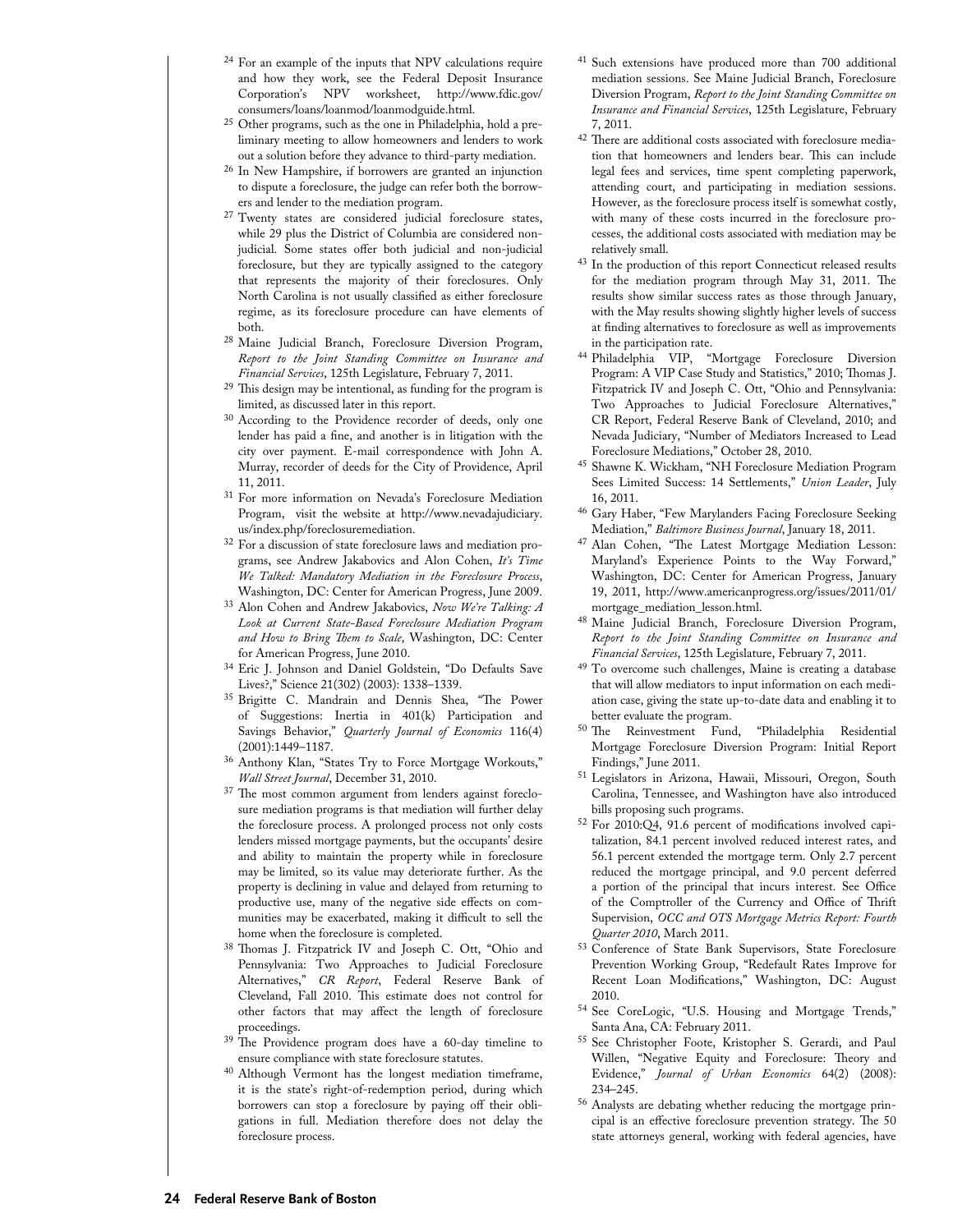proposed a settlement with major mortgage service providers regarding abusive foreclosure practices that would reduce the principal for underwater homeowners. For a discussion of the pros and cons of reducing principal, see Chris Foote, Kris Geradi, and Paul Willen, "The Seductive but Flawed Logic of Principal Reduction," *Real Estate Research Blog*, Federal Reserve Bank of Atlanta, March 9, 2011, http:// realestateresearch.frbatlanta.org/rer/2011/03/seductive-but-

- <sup>57</sup> For a list of state financial assistance programs, see Tax Policy Center, "Mortgage Crisis: What Financial Assistance Have States Provided?," Washington, DC: http://www.taxpolicycenter.org/briefing-book/state-local/mortgage-crisis/ financial.cfm.
- <sup>58</sup> This legislation also authorized the Home Equity Recovery (HERO) program, which refinances mortgages; and the Mortgage Crisis Job Training program, which provides employment services and job training to unemployed homeowners. For a review of programs in the legislation, see Soncia Coleman, "Foreclosure Prevention Programs in Public Act 08-176 and Public Law 110-289," Hartford: Connecticut Office of Legislative Research, September 9, 2008.
- <sup>59</sup> Pre-Ullman bonds are bonds issued prior to the date of enactment (April 24, 1979) or subject to a transition rule of the Mortgage Subsidy Bond Tax Act of 1979, the proceeds of which are used to make or finance mortgage loans for either owner-occupied single-family housing or residential rental housing for families. As a practical matter, these are housing bonds, issued, generally, before January 1, 1981 or the bonds issued to refund such bonds. As a result of being Pre-Ullman, single-family bonds do not have first-time homeowner, purchase price, income, targeted area, recapture, 10-year redemption, or many other requirements that otherwise apply to mortgage revenue bonds.
- <sup>60</sup> Some \$70 million in these so-called pre-Ullman bonds initially seemed to be available: \$40 million for CT FAMLIES, and \$30 million for HERO. The state ended up allocating \$40 million to CT FAMLIES and \$20 million to HERO. After initial inactivity, the HERO program became HERO Expansion, a neighborhood stabilization program, with \$10 million in pre-Ullman funding. CT FAMLIES has therefore used a majority of the funding allocated to the two programs.
- <sup>61</sup> The revolving loan fund is from CHFA's Downpayment Assistance Program, which is typically used to help firsttime homebuyers.
- <sup>62</sup> Carol DeRosa, "CT FAMLIES, EMAP, & HERO Report to Mortgage & Board of Directors," Hartford: Connecticut Housing Finance Authority, February 24, 2010.
- <sup>63</sup> According to CHFA, as of December 31, 2010, 25 percent of borrowers with a first mortgage from CT FAMLIES had also received a second mortgage through the program.
- <sup>64</sup> FHA Secure allowed delinquent underwater borrowers to refinance if their delinquency stemmed from loan resets.
- <sup>65</sup> Qualifying reductions in income include: (1) unemployment or underemployment; (2) a loss, reduction, or delay in receipt of federal, state, or municipal benefits such as Social Security, Supplemental Security Income, public assistance, and government pensions; (3) a loss, reduction, or delay in receipt of private benefits, such as pension, disability, annuity, or retirement benefits; (4) a divorce or loss of support payments; and (5) disability, illness, or death. Qualifying increases in expenses include: (1) a significant increase in periodic payments required by the mortgage; (2) an unanticipated rise in housing expenses; and (3) expenses related to the disability, illness, or death of a family member.
- <sup>66</sup> Repayment begins when borrowers' total housing expenses, including the EMAP payment, equal 35 percent or less of monthly household income.
- <sup>67</sup> The program's finances are tied to state debt-servicing costs, and EMAP could be shut down if the state does not stay current on its debt payments.
- <sup>68</sup> Carol DeRosa, "CT FAMLIES, EMAP, & HERO Report to Mortgage & Board of Directors," Hartford: Connecticut Housing Finance Authority, July 20 and 29, 2010.
- <sup>69</sup> Of 340 loan approvals, 224 closed between July 1, 2008, and January 31, 2011.
- <sup>70</sup> MaineHousing borrowers are those with a mortgage through the Maine First Home Program. These are first-time homebuyers of one- to four-unit homes or condominiums who meet caps on income and loans.
- <sup>71</sup> The loan-to-value is based on the mortgage principal balance and the home's original purchase price or appraised value,
- $72$  The real estate transfer tax is split three ways: the county keeps 10 percent, and the remainder is split between the state's general fund and HOME Fund.
- <sup>73</sup> E-mail correspondence with Peter Merrill, director of the Communications and Planning Unit at Maine Housing, February 7, 2011.

#### **Box endnotes**

#### **Box 1**

<sup>A</sup> Rhode Island Housing, the state HFA, contracts with the conciliation coordinator, who has a mortgage-lending or servicing background and is knowledgeable about foreclosure laws, mediation, and resources.

#### **Box 2**

- <sup>B</sup> In California, lenders must contact homeowners to initiate the first negotiation while advising them of their rights to request a second meeting. In Michigan and Oregon, lenders must notify homeowners of their right to discuss alternatives. If homeowners opt in to the negotiation process, lenders must participate.
- <sup>C</sup> An Act Relative to Mortgage Foreclosure, passed August 7, 2010.

#### **Box 3**

- For an overview of Rhode Island's Hardest Hit Fund, see www.hhfri.org.
- E Massachusetts is eligible for assistance totaling \$61 million, Connecticut \$32.9 million, New Hampshire \$12.7 million, Maine \$10.4 million, and Vermont \$4.8 million.
- F U.S. Department of Housing and Urban Development, "HUD Approves Connecticut's \$33 Million Emergency Home Loan Program: State Expects to Take Applications in Early April," HUD No. 11-043, April 1, 2011.
- G If demand for EHLP is similar to that for EMAP programs, some 150 homeowners would require an average initial payment of \$28,385, for a total of \$4.3 million. Another 670 homeowners would require an average initial payment of \$20,204, plus average monthly assistance of \$940, for a total of \$28.6 million, if all borrowers required 24 months of assistance. The \$32.9 million in EHLP funding would therefore assist a total of 820 borrowers.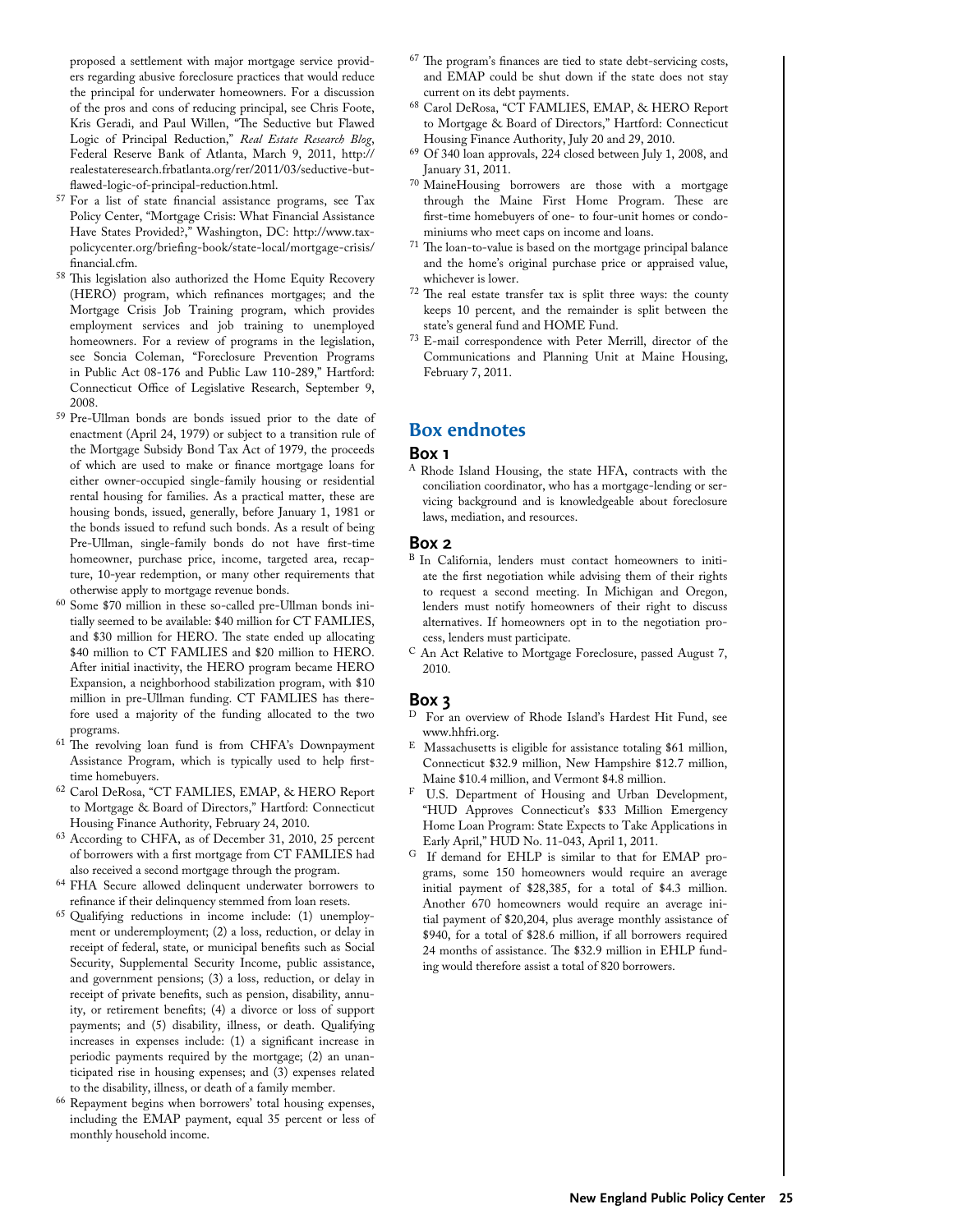# **Appendix A Glossary of foreclosure terms**

#### **Adjustable rate mortgage (ARM)**

A mortgage where the interest rate changes based on movements in an index rate, such as the interest rate on Treasury securities or the cost of funds index. ARMs usually carry a lower initial interest rate than fixed-rate loans, and have minimum and maximum rates. When interest rates rise, loan payments usually increase; and when interest rates fall, monthly payments may decrease. For further details, see *Consumer Handbook on Adjustable-Rate Mortgages,* Federal Reserve Board of Governors, http://www.federalreserve.gov/ pubs/arms/arms\_english.htm#arm.

#### **Cash for keys**

Homeowners agree to sign over ownership of their property and vacate it immediately in exchange for a cash settlement from the lender. This resolution prevents the lender from pursuing foreclosure.

#### **Deed in lieu of foreclosure**

Homeowners convey ownership of their property to the lender, which typically forgives some or all of their debt. This agreement allows the lender to avoid the cost of foreclosure and sell the property more quickly.

# **Emergency Homeowners' Loan Program (EHLP)**

The Dodd-Frank Wall Street Reform and Consumer Protection Act provided \$1 billion to the U.S. Department of Housing and Urban Development (HUD) to implement EHLP, which assists homeowners in states not covered by the Hardest Hit Fund (see Hardest Hit Fund). Under the program, state agencies and nonprofits offer eligible borrowers a zero-percent-interest "bridge loan" of up to \$50,000, to help them pay the mortgage principal, interest, insurance, and taxes for up to 24 months. HFAs that run assistance programs determined by HUD to be substantially similar to EHLP receive funds to make emergency loans to borrowers and cover administrative costs. See http://www.hud.gov/ offices/hsg/sfh/hcc/ehlp/ehlphome.cfm.

#### **FHA Secure**

A program designed to help homeowners lower their monthly payments, avoid default, and protect their investment. The program targeted homeowners with current or delinquent adjustable-rate mortgages not issued by the Federal Housing Administration (FHA). Homeowners had to show that their delinquency stemmed from rising interest rates, and that they had dependable income and could make mortgage payments. The program ended in 2008.

#### **Forbearance plan**

An agreement that allows homeowners to make less than the full monthly mortgage payment, or to pay nothing at all, for a given period. A lender may consider forbearance when homeowners can show that a bonus, tax refund, or other future income will allow them to make their mortgage current, or qualify them for a repayment plan or loan modification.

#### **Graceful exit**

An agreement in which the lender allows a delinquent homeowner to exit the home without going through foreclosure. Such agreements include cash for keys, a short sale, or a deed in lieu of foreclosure.

#### **Hardest Hit Fund (HHF)**

Established in February 2010, HHF provides targeted aid to families in states with unemployment rates at or above the national average, or in states where home prices have dropped more than 20 percent. Each state housing agency gathered public input to devise programs designed to meet distinct challenges facing struggling homeowners. Funding comes from the federal Troubled Asset Relief Program (TARP), and all funded programs must satisfy requirements of the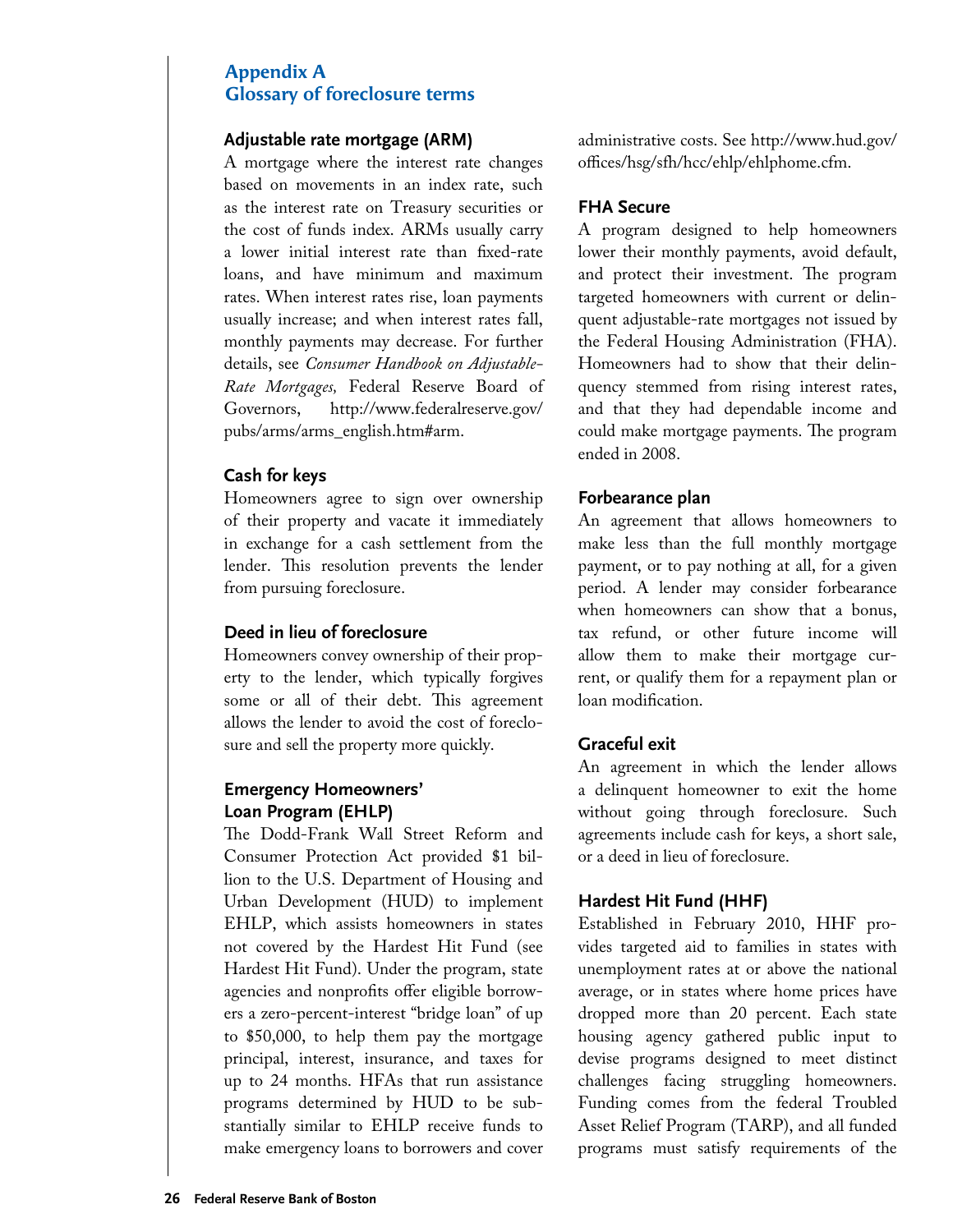Emergency Economic Stabilization Act of 2008. For a list of HHF states and their foreclosure prevention strategies, see http://www. treasury.gov/initiatives/financial-stability/ housing-programs/hhf.

# **Home Affordable Modification Program (HAMP)**

Created by the U.S. Treasury in February 2009 with \$50 billion in TARP funding, HAMP is designed to encourage lenders to modify the terms of mortgages to make monthly payments affordable for delinquent borrowers. HAMP encourages lenders to participate by making incentive payments for permanent modifications that allow homeowners to stay in their homes. Lenders and mortgage servicers sign a servicer participation agreement requiring them to offer HAMP modifications to all eligible borrowers. See www.hmpadmin.com.

# **Loan-to-value ratio (LTV)**

The amount due on a mortgage divided by the assessed value of the property. If homeowners owe more than the assessed value, their LTV is greater than 100 percent.

# **Mortgage-backed securities**

An ownership interest in mortgages created when issuers package them for sale to investors. As homeowners pay off the loans, investors receive interest and principal. For a primer on these securities, see *An Investor's Guide to Mortgage Securities*, Freddie Mac, http://www.freddiemac.com/mbs/docs/ about\_MBS.pdf.

#### **Net present value (NPV) calculation**

Uses information on homeowners and their mortgage to determine whether they are eligible for a mortgage modification, and whether the lender would benefit from modifying the loan. If the total discounted value of expected cash flows from the modified loan is higher than that from the unmodified loan, the result is positive, or passes the calculation test, and the lender would benefit from modifying the loan. If the discounted value of the cash flows

from the modified loan is lower than that from an unmodified loan, the result is negative, or the NPV calculation fails, and the lender would not benefit from modifying the loan.

# **Partial claim**

A HUD program that helps homeowners make past-due payments on FHA mortgages. Borrowers must be at least four months behind on payments on their primary residence and prove that a financial hardship caused their delinquency.

#### **Prime borrowers**

Those with a good credit history and adequate income who qualify for the lowest-interest, fixed-term mortgages—typically 30 years.

# **Reinstatement**

The amount—including mortgage payments, late fees, and legal costs—that will bring an overdue mortgage current and prevent foreclosure. Under a mortgage reinstatement plan, the lender agrees to allow homeowners to pay the total amount due in one lump sum by a specific date.

# **Short sale**

An agreement between homeowners and lender to allow the sale of a home at less than the value of the mortgage, as an alternative to foreclosure (see LTV and underwater mortgage). Lenders typically—but not always—forgive the difference between the value of the loan and the sales price of the home.

# **Subprime borrowers**

Typically those with a poor credit history who do not qualify for a conventional mortgage and receive riskier mortgages, such as adjustablerate mortgages, and whose lenders require little or no documentation or no downpayment.

# **Troubled Asset Relief Program (TARP)**

Under the Emergency Economic Stabilization Act of 2008, the Treasury Department received \$700 billion to promote stability in financial markets by purchasing and insuring "troubled assets." The Treasury used some of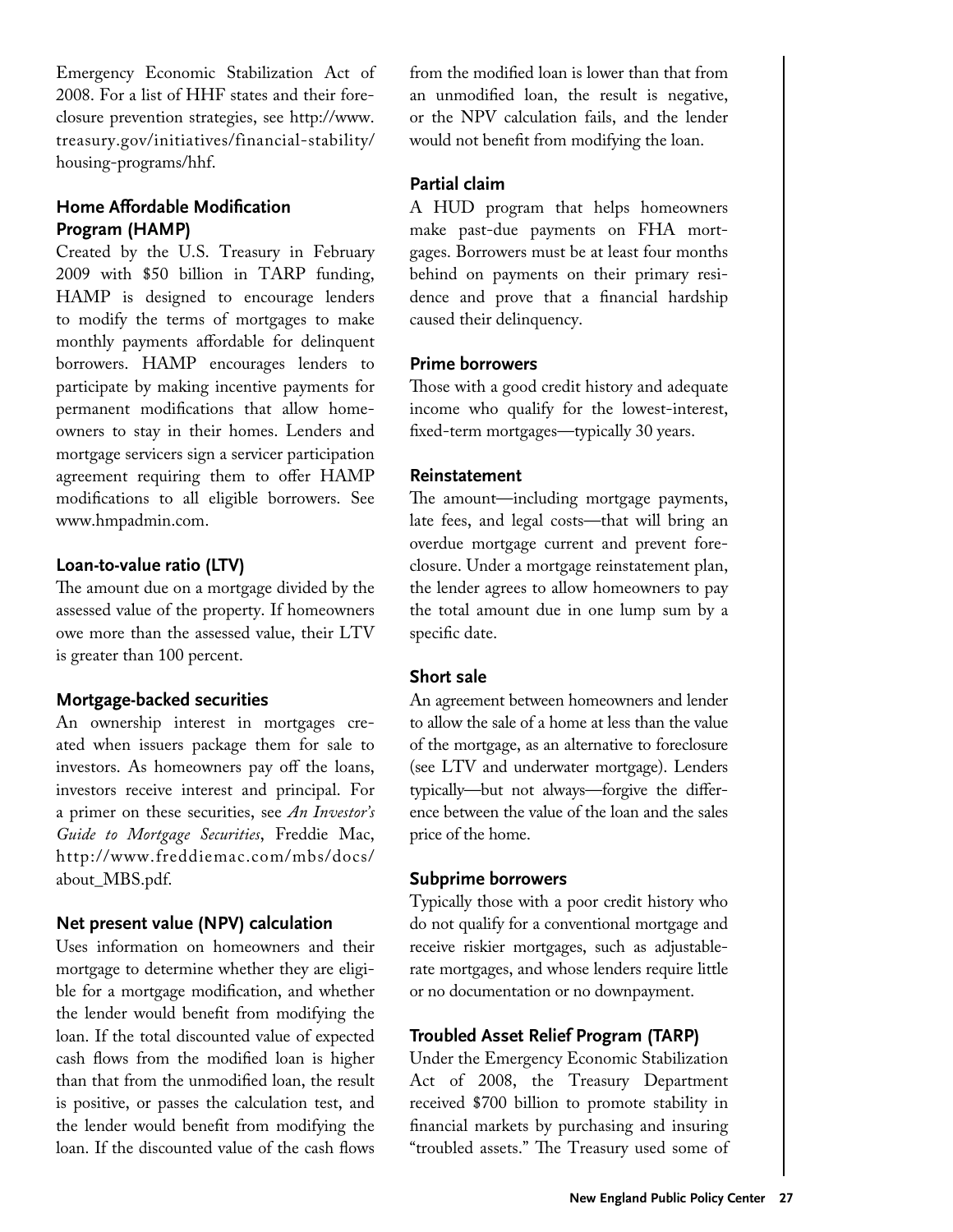this authority to create programs designed to stabilize the housing market, such as HAMP and HFF. See http://www.financialstability.gov.

# **Underwater mortgage**

The amount due on the mortgage is greater than the value of the house—also called negative equity.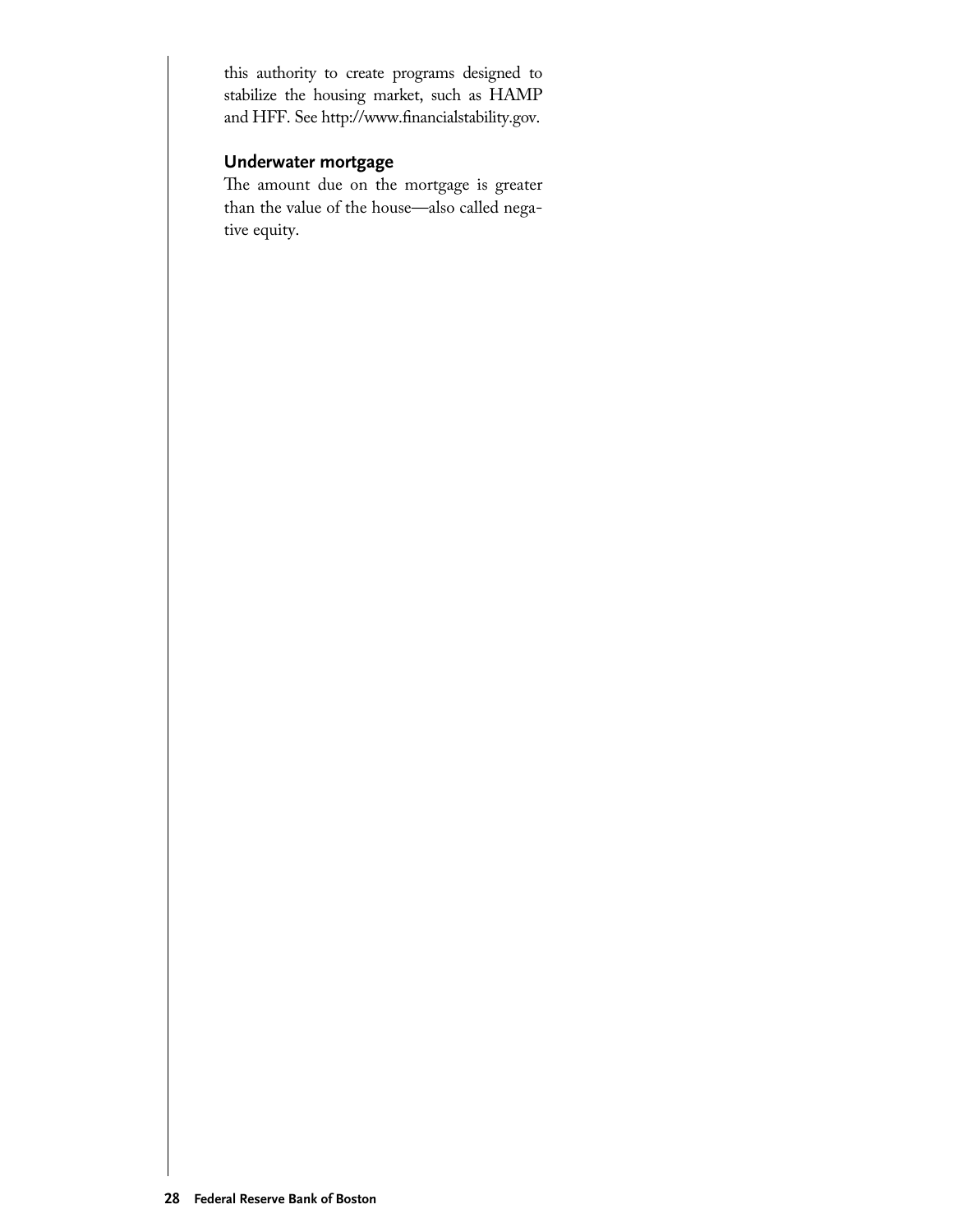# **Appendix B Foreclosure mediation programs in New England**

# **Connecticut's Foreclosure Mediation Program**

| <b>Website:</b> | http://www.jud.ct.gov/foreclosure/                                                 |
|-----------------|------------------------------------------------------------------------------------|
| <b>Results:</b> | http://www.jud.ct.gov/statistics/FMP/                                              |
|                 | Legislation: 2008: http://www.cga.ct.gov/2008/SUM/2008SUM00176-R02HB-05577-SUM.htm |
|                 | 2009: http://www.cga.ct.gov/2009/ba/2009HB-06481-R000200-BA.htm                    |
|                 | http://www.cga.ct.gov/2009/sum/2009SUM00209-R04SB-00948-SUM.htm                    |
|                 | 2010: http://www.cga.ct.gov/2010/sum/2010SUM00181-R02HB-05270-SUM.htm              |
|                 | 2011: http://www.cga.ct.gov/2011/ACT/PA/2011PA-00201-R00HB-06351-PA.htm            |
|                 |                                                                                    |

# **Maine's Foreclosure Diversion Program**

| <b>Website:</b> | http://www.courts.state.me.us/court_info/fdp/index.html                                     |
|-----------------|---------------------------------------------------------------------------------------------|
| <b>Results:</b> | http://www.courts.state.me.us/publications_other/fdp_2010_ar.pdf                            |
|                 | Legislation: http://www.mainelegislature.org/legis/bills/bills_124th/chapters/PUBLIC402.asp |

# **New Hampshire's Mediation Program**

| <b>Website:</b> | http://www.courts.state.nh.us/adrp/foreclosure                            |
|-----------------|---------------------------------------------------------------------------|
|                 | Legislation: http://www.gencourt.state.nh.us/legislation/2009/SB0070.html |

# **Rhode Island City Ordinances**

**Providence:** http://cityof.providenceri.com/deeds

**Cranston:** http://www.cranstonri.com/pdf/FOI2.pdf

**Warwick:** http://www.warwickri.gov/pdfs/cityclerk/2010/PCO-7-10.pdf

# **Vermont's Foreclosure Mediation Program**

| Information: http://www.uvm.edu/consumer/?Page=foreclosure.html   |
|-------------------------------------------------------------------|
| Legislation: http://www.leg.state.vt.us/docs/2010/Acts/ACT132.pdf |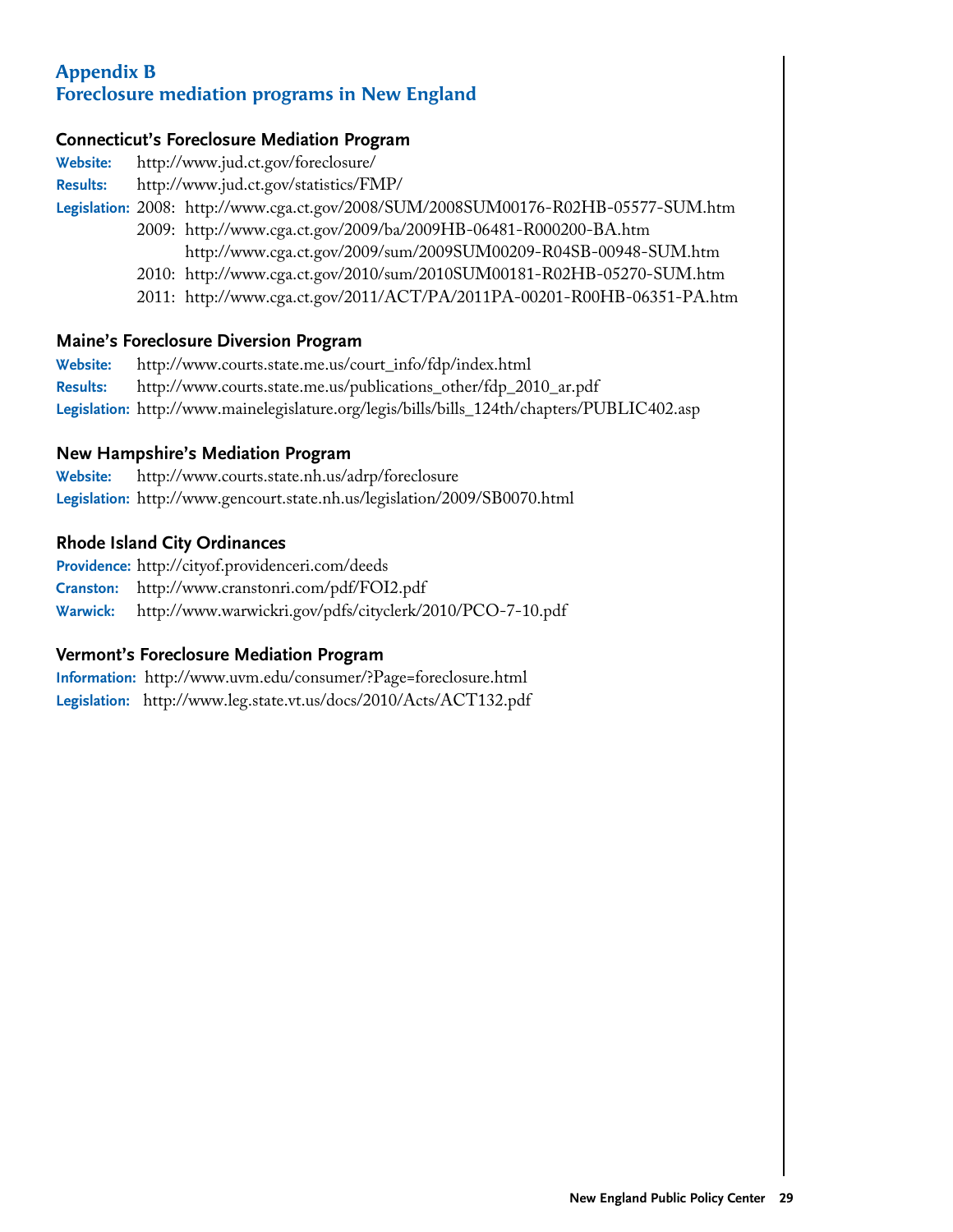# **Appendix C**

**State housing finance agencies and financial assistance programs in New England**

#### **Connecticut Housing Finance Authority**

http://www.chfa.org

#### **CHFA Financial Assistance Programs (CT FAMLIES and EMAP)**

http://www.chfa.org/Homeownership/for%20Homeowners%20at%20Risk%20of%2 Foreclosure/default.aspx

**Legislation:** 2008: http://www.cga.ct.gov/2008/SUM/2008SUM00176-R02HB-05577-SUM.htm 2009: http://www.cga.ct.gov/2009/ACT/PA/2009PA-00209-R00SB-00948-PA.htm 2010: http://www.cga.ct.gov/2010/ACT/PA/2010PA-00002-R00SB-00502SS1-PA.htm

#### **MaineHousing**

http://www.mainehousing.org

#### **Maine HOPE**

http://www.mainehousing.org/Documents/Brochures/Brochure-HOPEFlyer.pdf

**MassHousing**  http://www.masshousing.com

#### **New Hampshire Housing Finance Authority**

http://www.nhhfa.org

#### **Rhode Island Housing**

http://www.rhodeislandhousing.org **R.I. Hardest Hit Fund**  http://www.hhfri.org

#### **Vermont Housing Finance Agency**

http://www.vhfa.org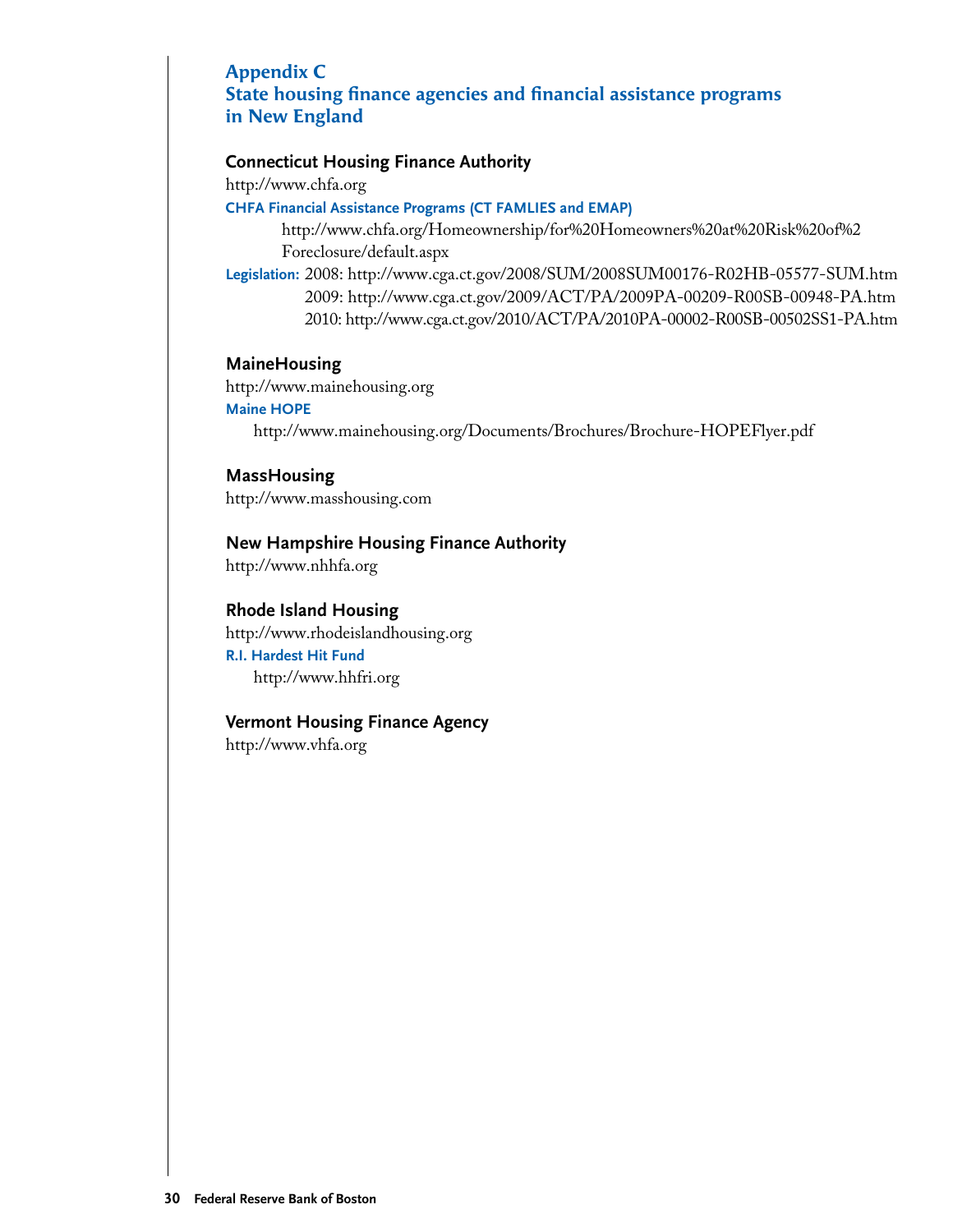# **Appendix D Websites with foreclosure resources in New England states**

# **Connecticut**

**Judicial branch, state law on foreclosures** http://www.jud.ct.gov/LawLib/Law/foreclosure.htm

#### **Maine**

**Bureau of Consumer Credit** http://www.maine.gov/pfr/consumercredit/foreclosure\_resources.html

# **Massachusetts**

**Office of Consumer Affairs & Business Regulation** http://www.mass.gov/foreclosure

# **New Hampshire**

**Help for New Hampshire Homeowners** http://www.homehelpnh.org

# **Vermont**

**Mortgage Assistance Program, Department of Banking, Insurance, Securities, & Health Care Administration** http://www.bishca.state.vt.us/banking/consumer-resources/mortgage-assistance-program-map